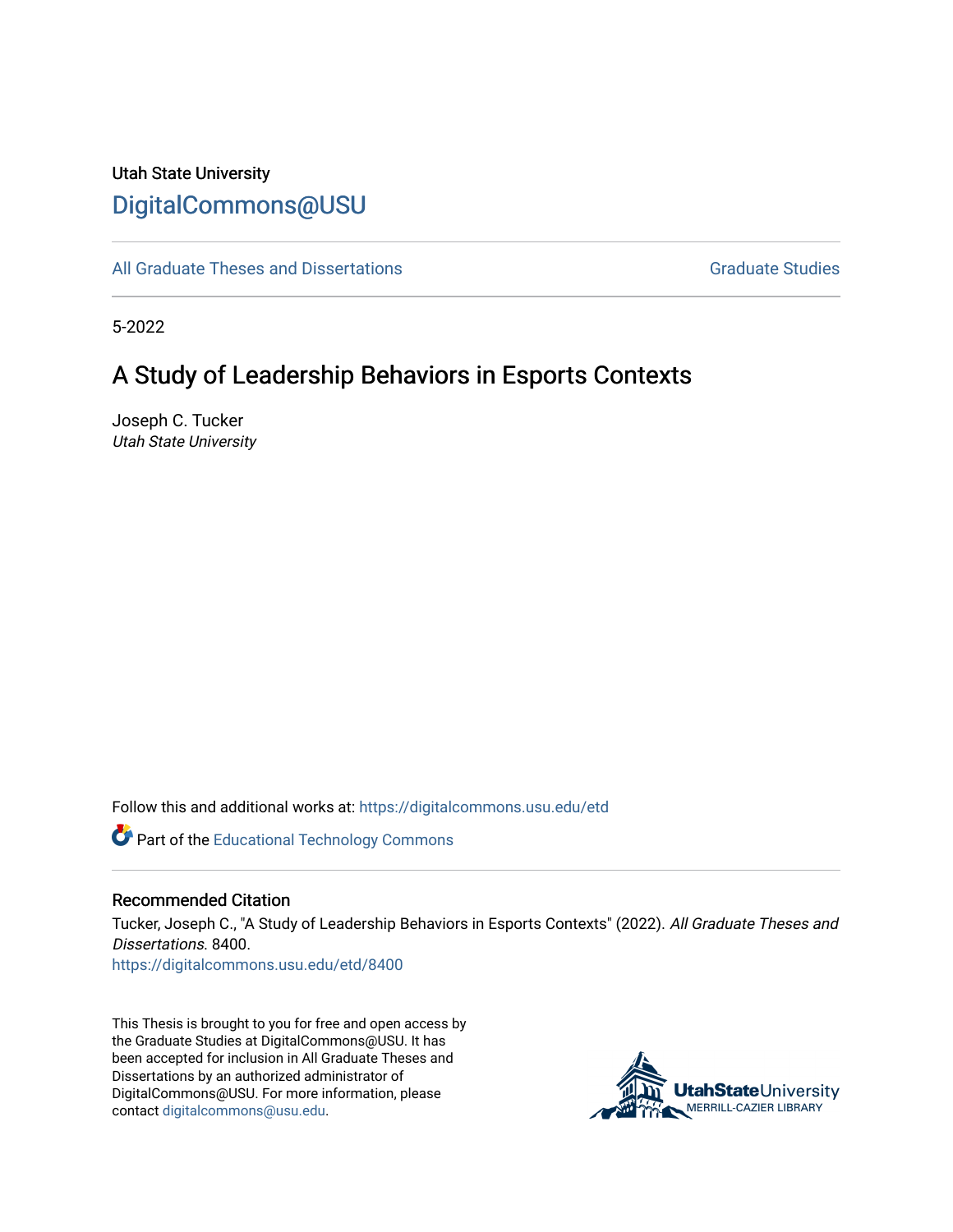## A STUDY OF LEADERSHIP BEHAVIORS IN ESPORTS CONTEXTS

by

Joseph C. Tucker

A thesis submitted in partial fulfillment of the requirements for the degree

of

## MASTER OF SCIENCE

in

Instructional Technology and Learning Sciences

Approved:

Lisa Lundgren, Ph.D. Deborah Fields, Ph.D. Major Professor Committee Member

Ramy Shaaban, Ph.D. D. Richard Cutler, Ph.D. Committee Members Interim Vice Provost for Graduate Studies

> UTAH STATE UNIVERSITY Logan, Utah

> > 2022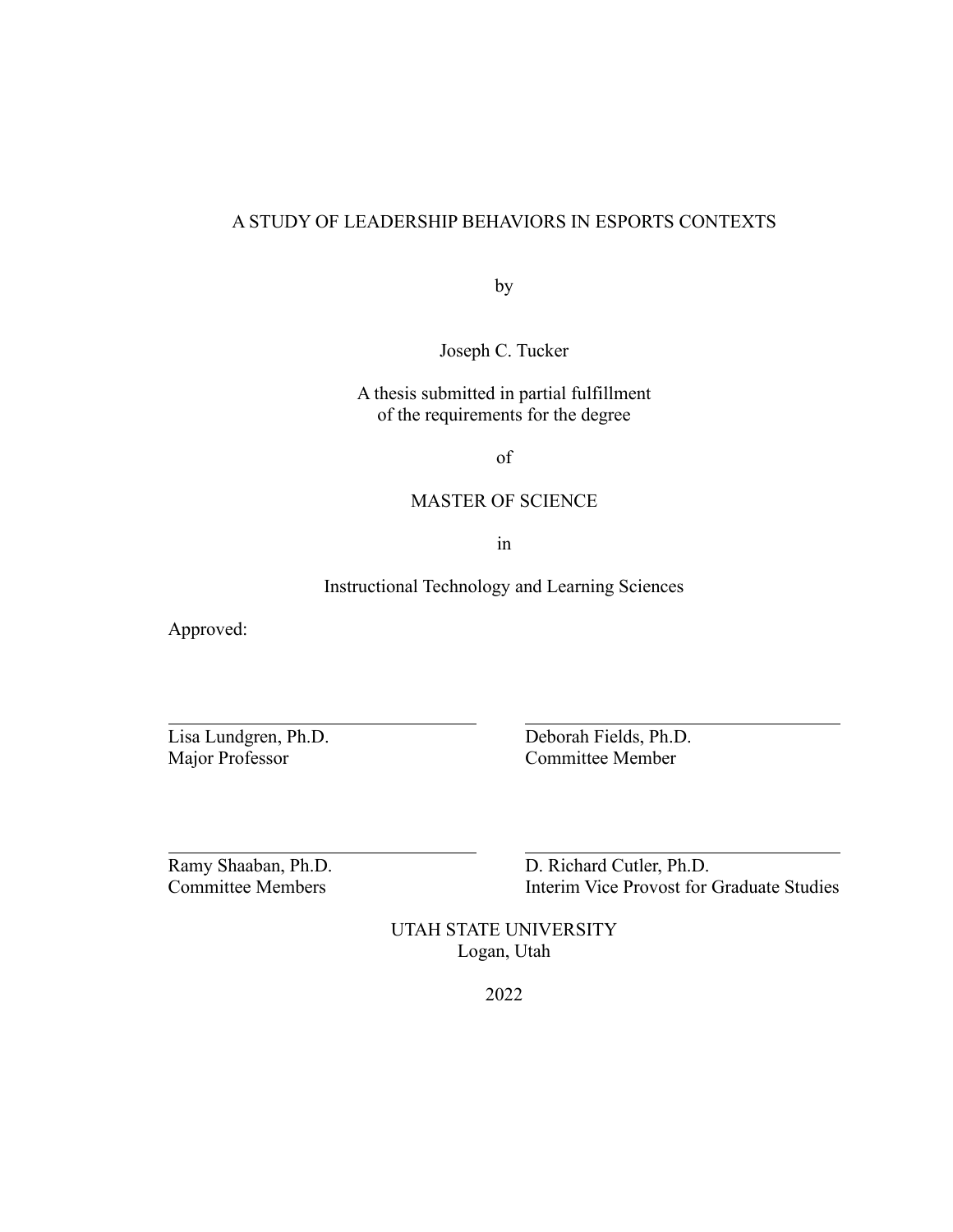Copyright © Joseph C. Tucker 2022

All Rights Reserved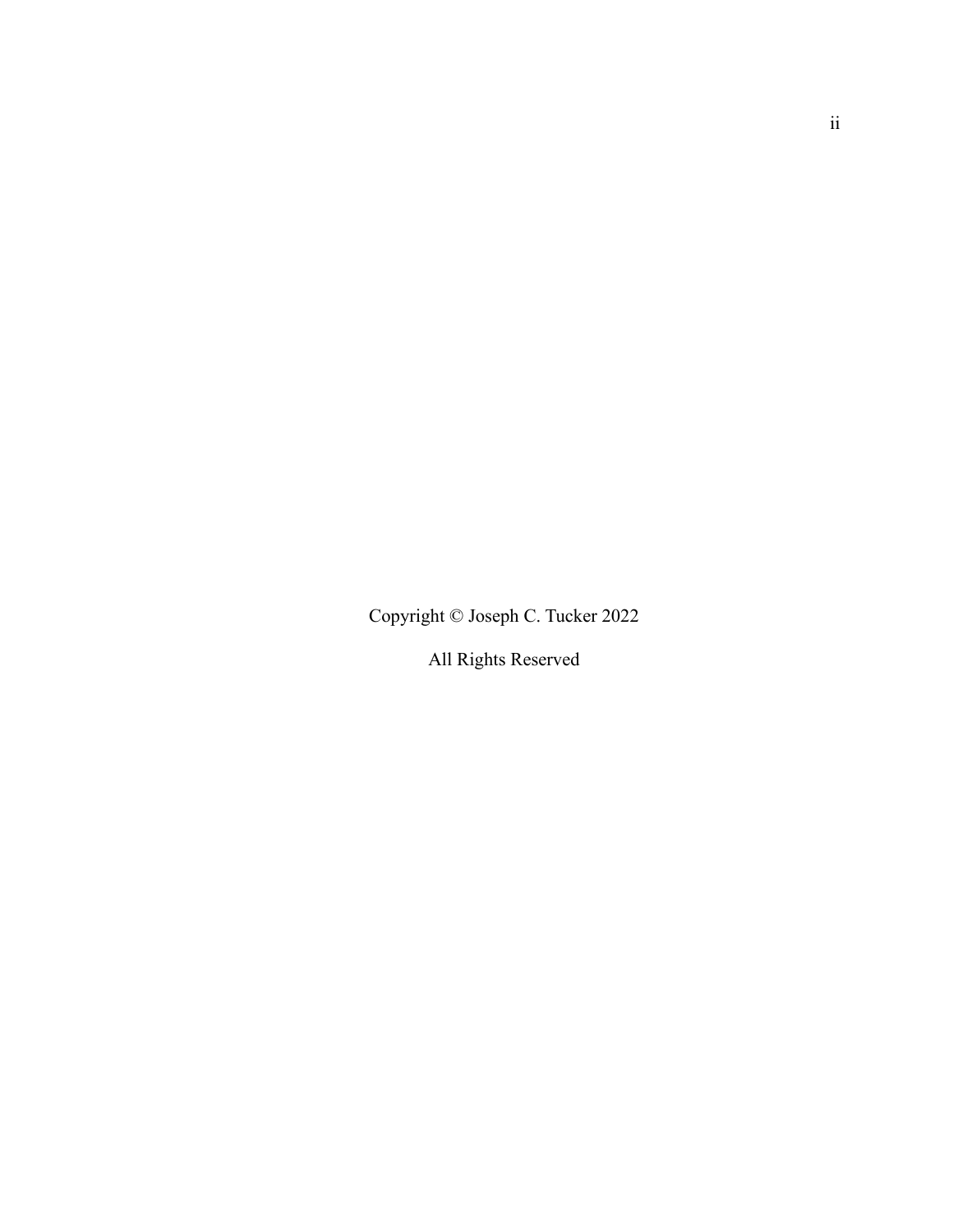## ABSTRACT

#### A Study of Leadership Behaviors in Esports Contexts

by

Joseph C. Tucker, Master of Science Utah State University, 2022

Major Professor: Lisa Lundgren, Ph.D. Department: Instructional Technology and Learning Science

Soft skills, leadership in particular, are highly sought-after traits for businesses when searching for new employees. Using games as a tool to teach soft skills is fairly well documented. One way that games can do this is by creating a space where learners can practice these skills. It was theorized that esports games specifically should help to encourage players to engage in leadership activities. In particular, the behaviors these players exhibit were expected to align fairly well with the theory of distributed leadership. This study answers the following three questions: What types of leadership behaviors are exhibited by participants in esports at USU? What are the social contexts in which these behaviors are exhibited? In what ways do these behaviors align with the theory of distributed leadership? This qualitative study uses interviews with students who were regularly engaged with esports as its main data source. The interviews were coded for themes that were then compared to distributed leadership frameworks. The types of leadership behaviors could be divided into seven main categories and varied based on how the participants were engaged with esports: formal teams, informal teams, and public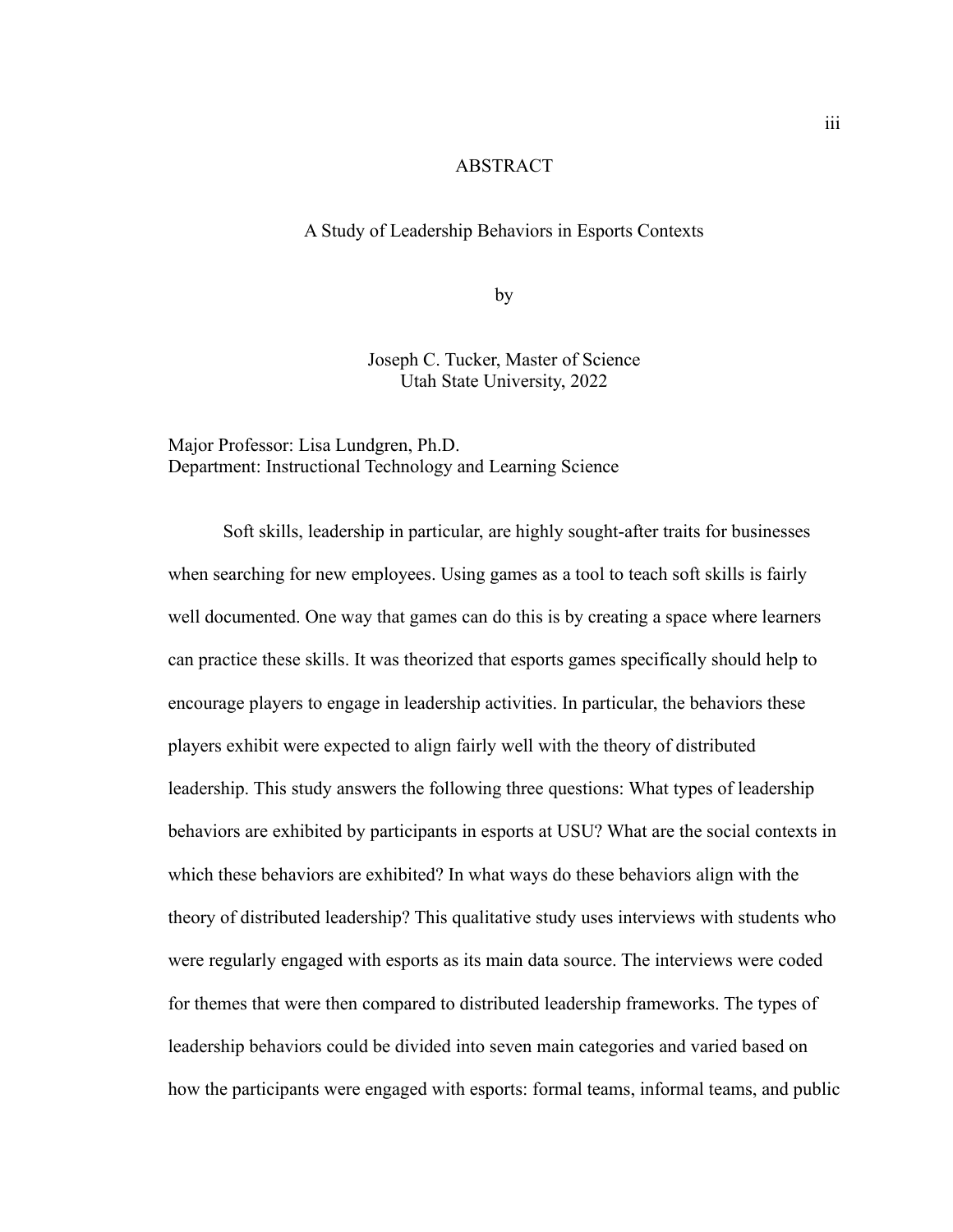matches. While the way in which leadership was distributed varied across the three contexts, in all three contexts, participant behaviors aligned well with a particular framework of distributed leadership, and it was concluded that esports would therefore be an effective tool for training specific leadership skills.

(44 pages)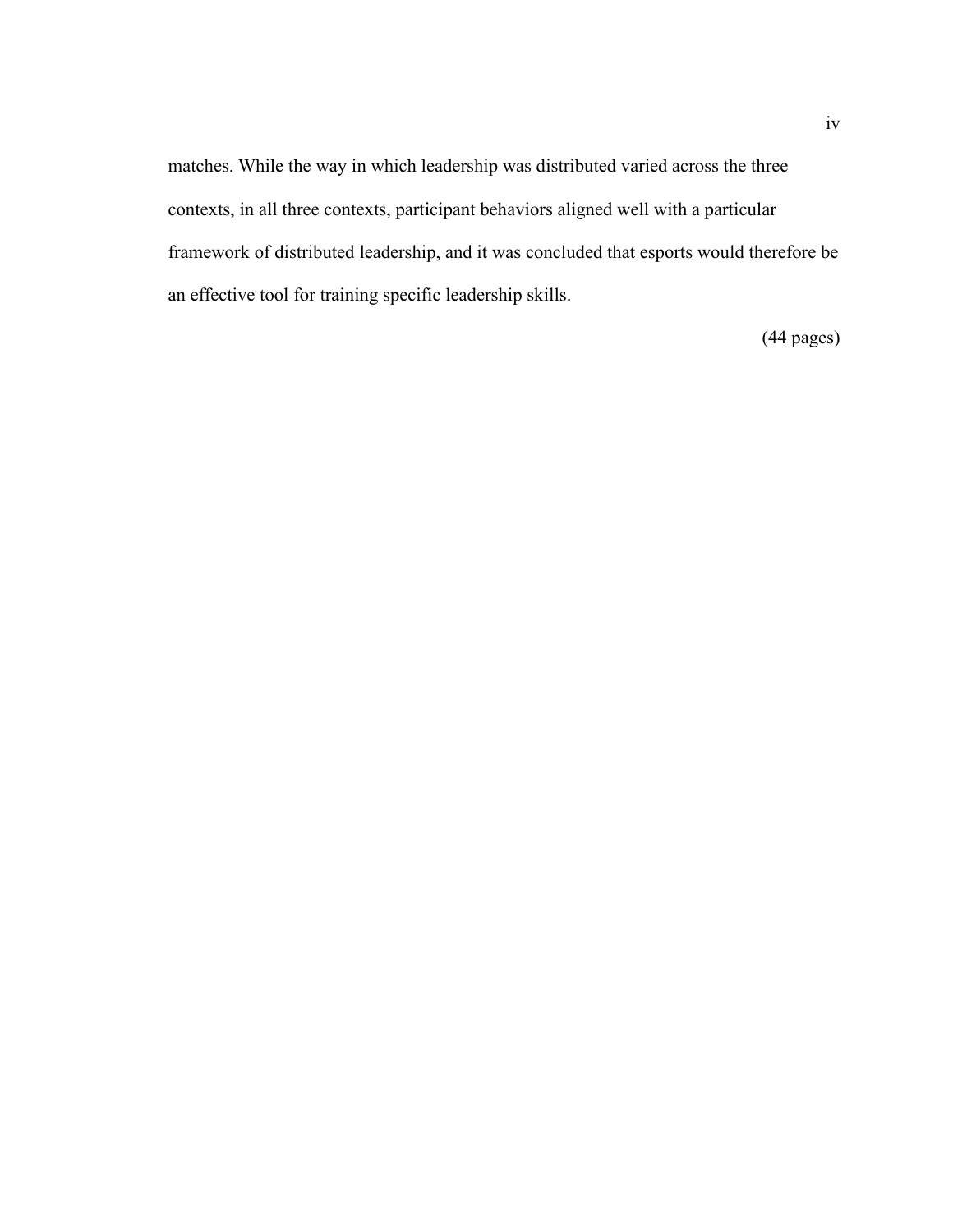## PUBLIC ABSTRACT

## A Study of Leadership Behaviors in Esports Contexts

## Joseph C. Tucker

Soft skills, leadership in particular, are highly sought-after traits for businesses when searching for new employees. Using games as a tool to teach soft skills is fairly well documented. One way that games can do this is by creating a space where learners can practice these skills. Esports in particular seem to be an already existing space where modern, dynamic types of leadership are already practiced. In order to determine if this was indeed the case, I interviewed people who were involved in different levels of esports about the ways they behaved while playing esports. I found that in order to succeed while playing esports, it was often necessary to share leadership across various members of the team. Because of this sharing of leadership, I found that esports could be a great tool for training and building leadership skills.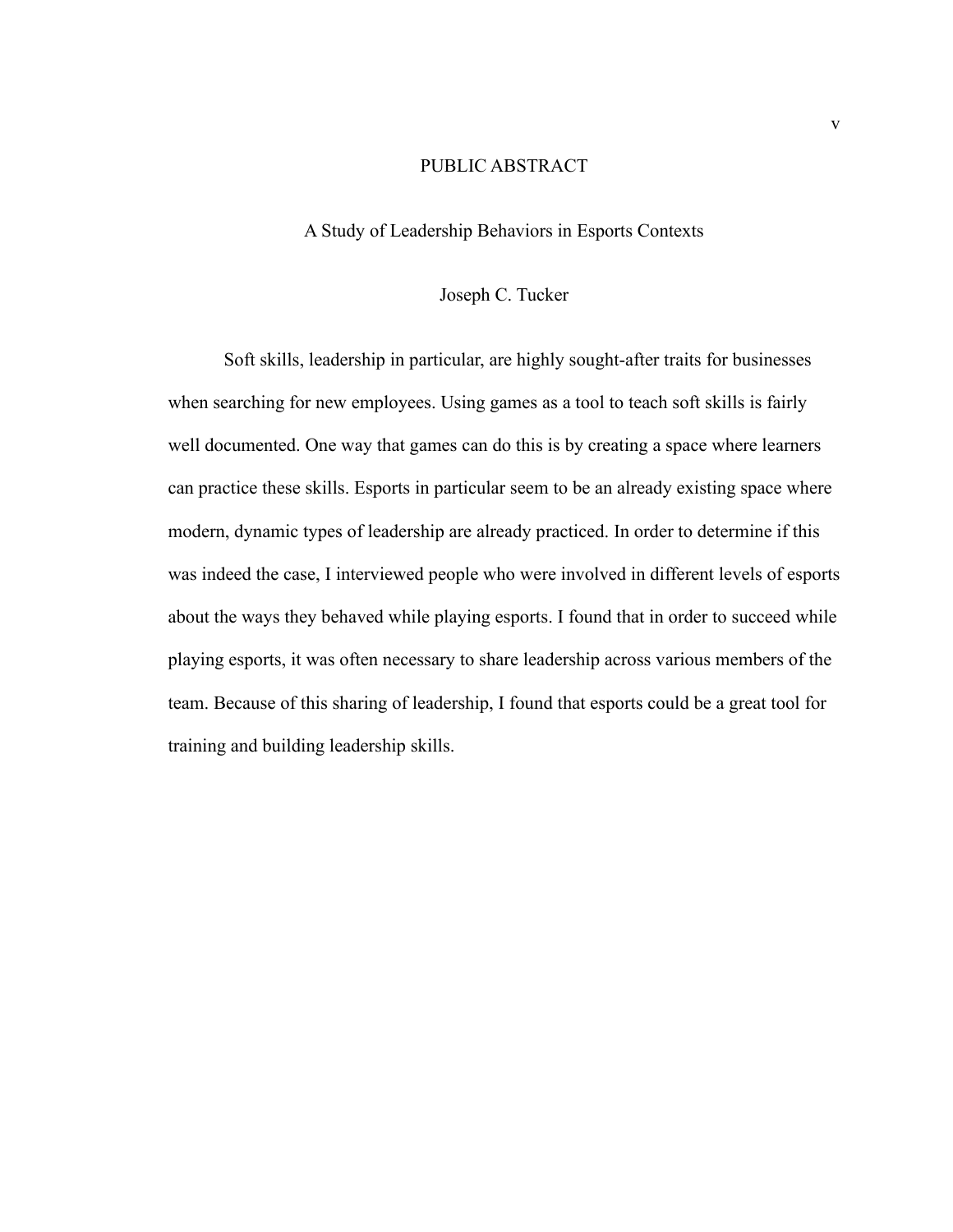#### ACKNOWLEDGMENTS

I would like to thank my friends and family, particularly my parents, for their encouragement and patience with me as I worked on this thesis, as I could not have completed it without their help. I would also like to acknowledge the support I received from the members of my committee. The ideas in this thesis would not be nearly as refined as they are without their guidance.

Joseph C. Tucker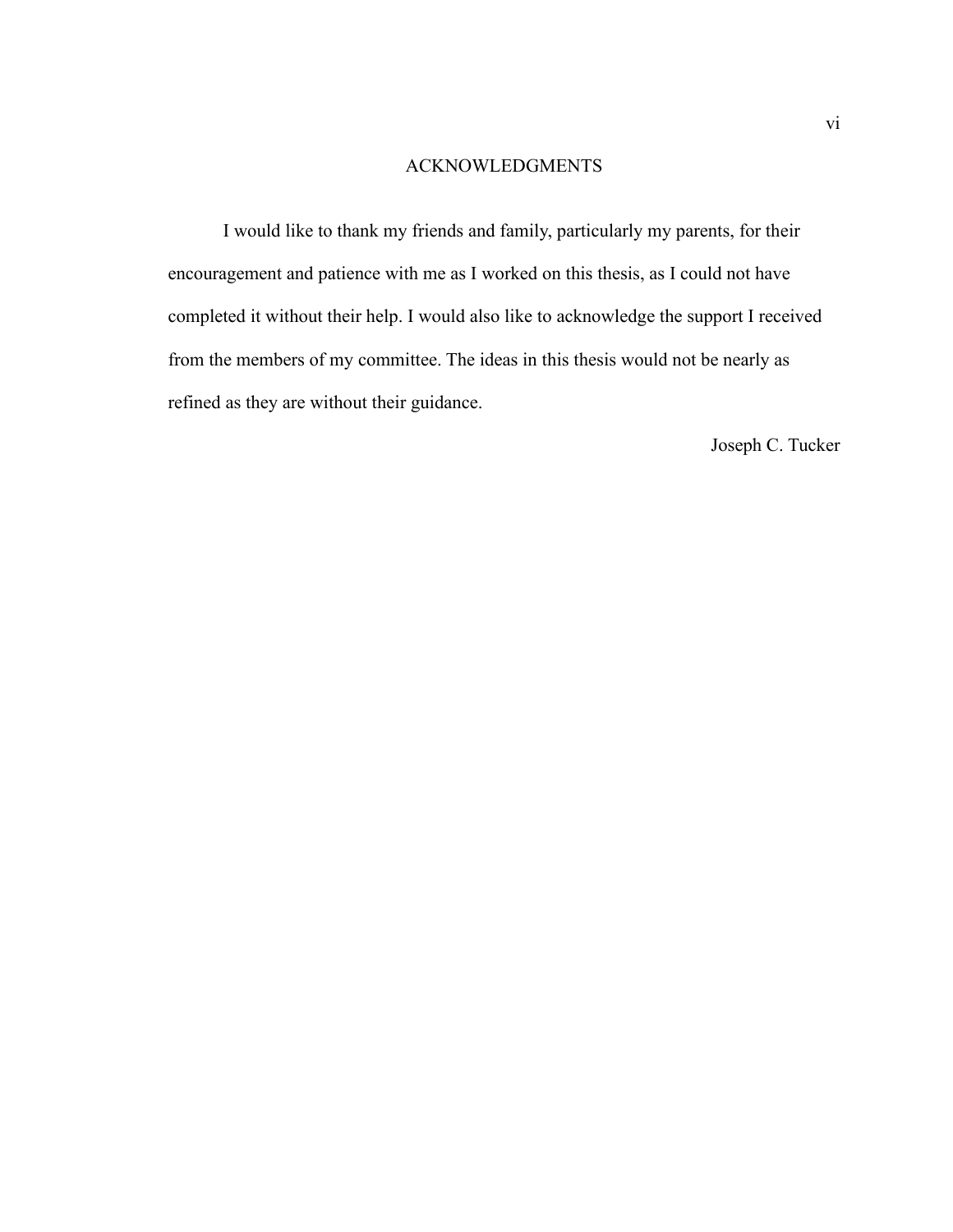# **CONTENTS**

| Page |
|------|

|                                                        | 111                                   |
|--------------------------------------------------------|---------------------------------------|
|                                                        | $\mathbf{V}$                          |
|                                                        | vi                                    |
|                                                        |                                       |
|                                                        | $\mathbf{1}$                          |
|                                                        | $\overline{4}$                        |
|                                                        | $\overline{4}$<br>$\overline{4}$<br>5 |
|                                                        | 11                                    |
|                                                        | 11<br>12<br>12<br>13                  |
|                                                        | 15                                    |
|                                                        | 16<br>19<br>21                        |
|                                                        | 24                                    |
|                                                        | 24<br>26<br>26<br>27                  |
|                                                        | 28                                    |
| APPENDIX: INTERVIEW PROTOCOL AND RECRUITMENT MATERIALS | 31                                    |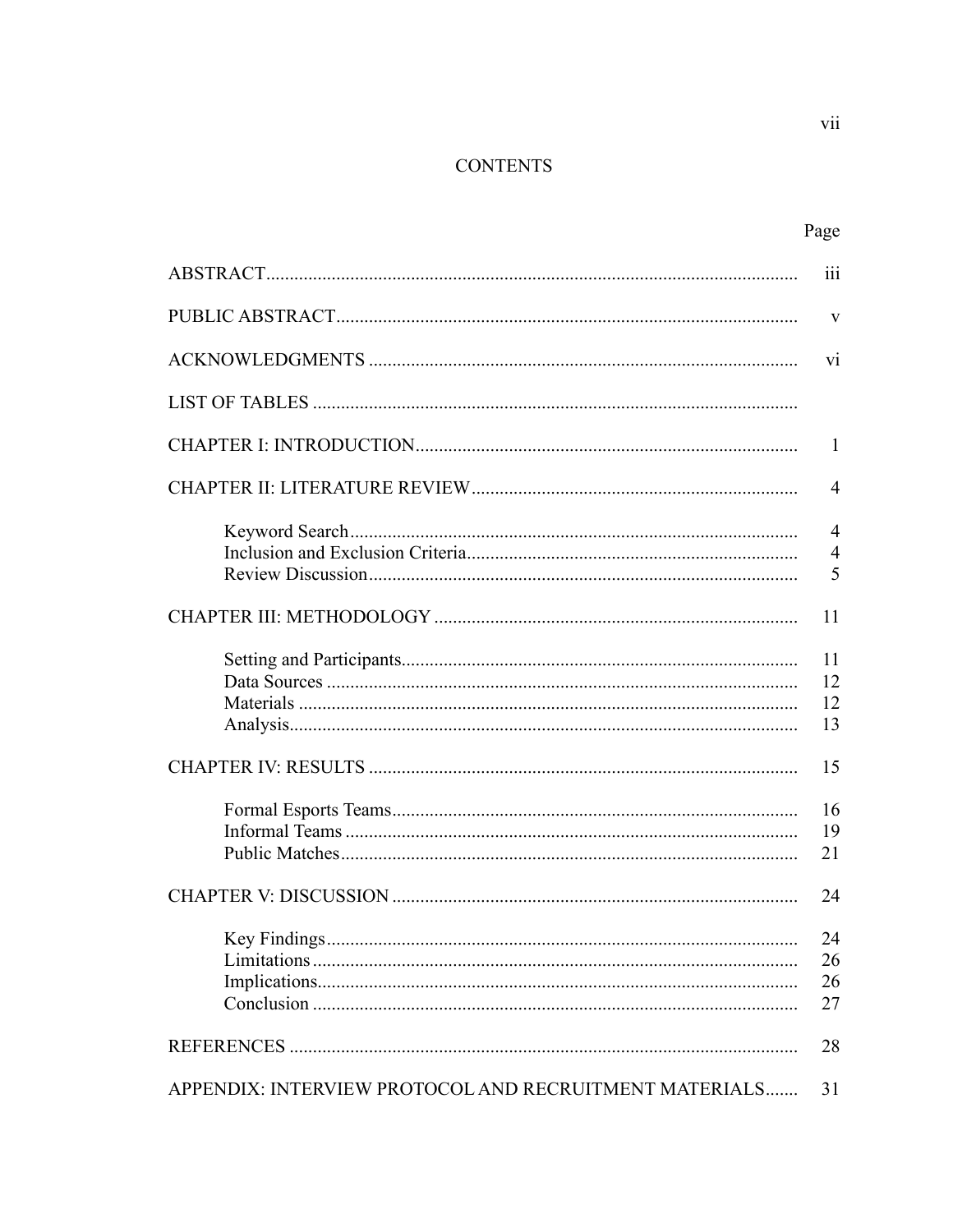# LIST OF TABLES

# Page

| Table 1 | Distributed Leadership Framework Adapted from MacBeath et al. | 9  |
|---------|---------------------------------------------------------------|----|
| Table 2 |                                                               |    |
| Table 3 |                                                               | 16 |
| Table 4 | Frequency of Occurrence of Different Codes Separated by the   | 17 |
|         |                                                               | 32 |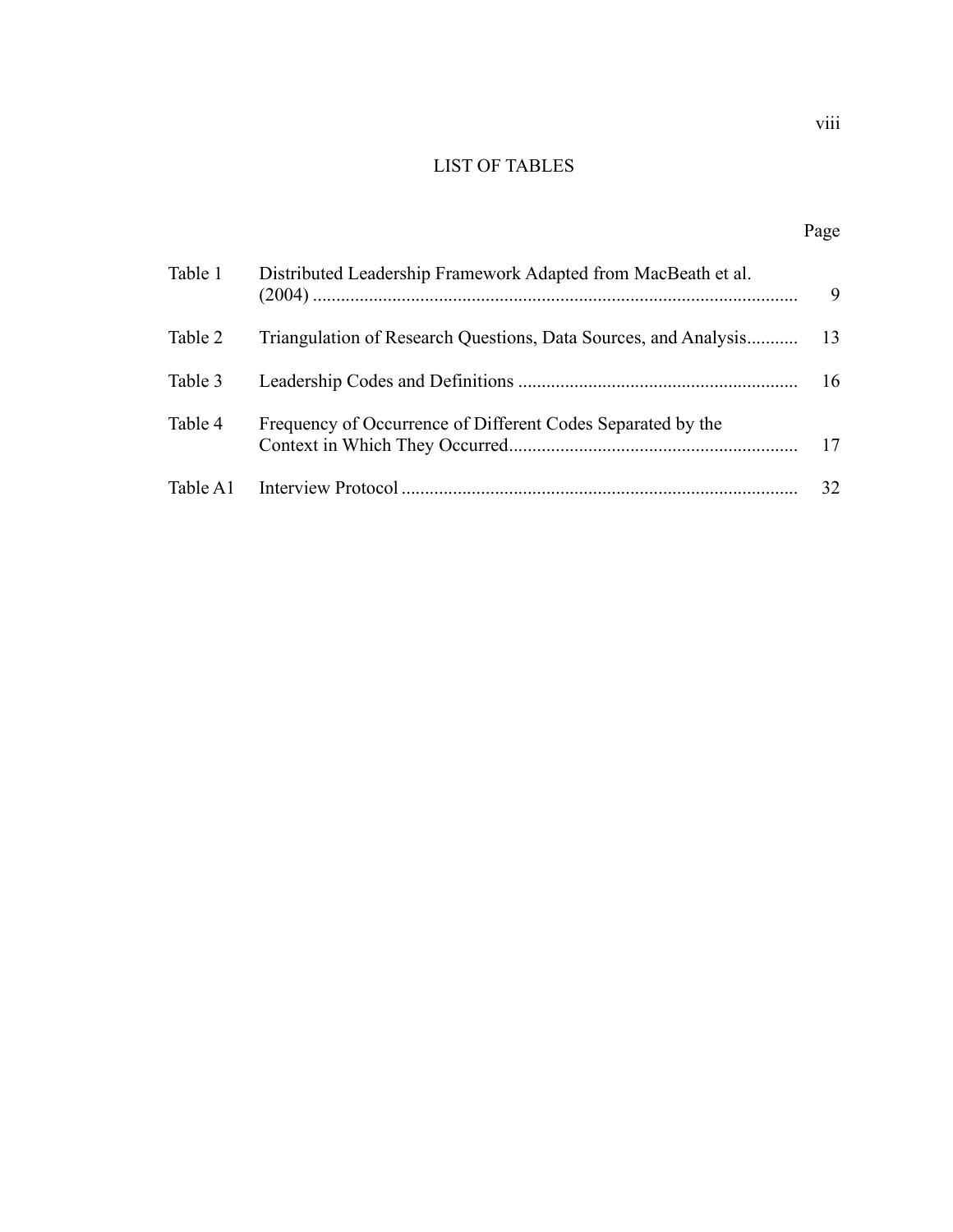## **CHAPTER I**

## **INTRODUCTION**

An important part of the success of any business is ensuring that employees have the necessary soft skills to function in the modern environment. Soft skills are twice as likely to be linked to top-performing employees than technical or cognitive abilities, and for executives these skills lead to success more frequently than either IQ or previous experience (Goleman, 1995). There is evidence that soft skills training has demonstrable positive effects (Botke et al., 2018) and using games as teaching tools is a fairly wellestablished method. For soft skills specifically, an entire category of games designed to teach these skills has been identified (Jan & Gaydos, 2016). In addition to games designed specifically to teach these soft skills, research has shown a significant positive correlation between these types of skills and participation in various recreational games (Barr, 2017; Castillo & Escribiano, 2017).

A particularly sought-after skill in the business context is leadership. Research has found that participation in massively multiplayer online games (MMOs) is linked to increased demonstrations of leadership skills (Jang & Ryu, 2011). In addition, case studies for using games as a training tool in a business setting have demonstrated a link between the programs and increases in individual leadership skills (Henriksen & Børgesen, 2016). In those cases in particular, it was noted that one reason game-based training could be effective is that the design encouraged informal communication between team-members on leadership topics as a way to increase the likelihood of success.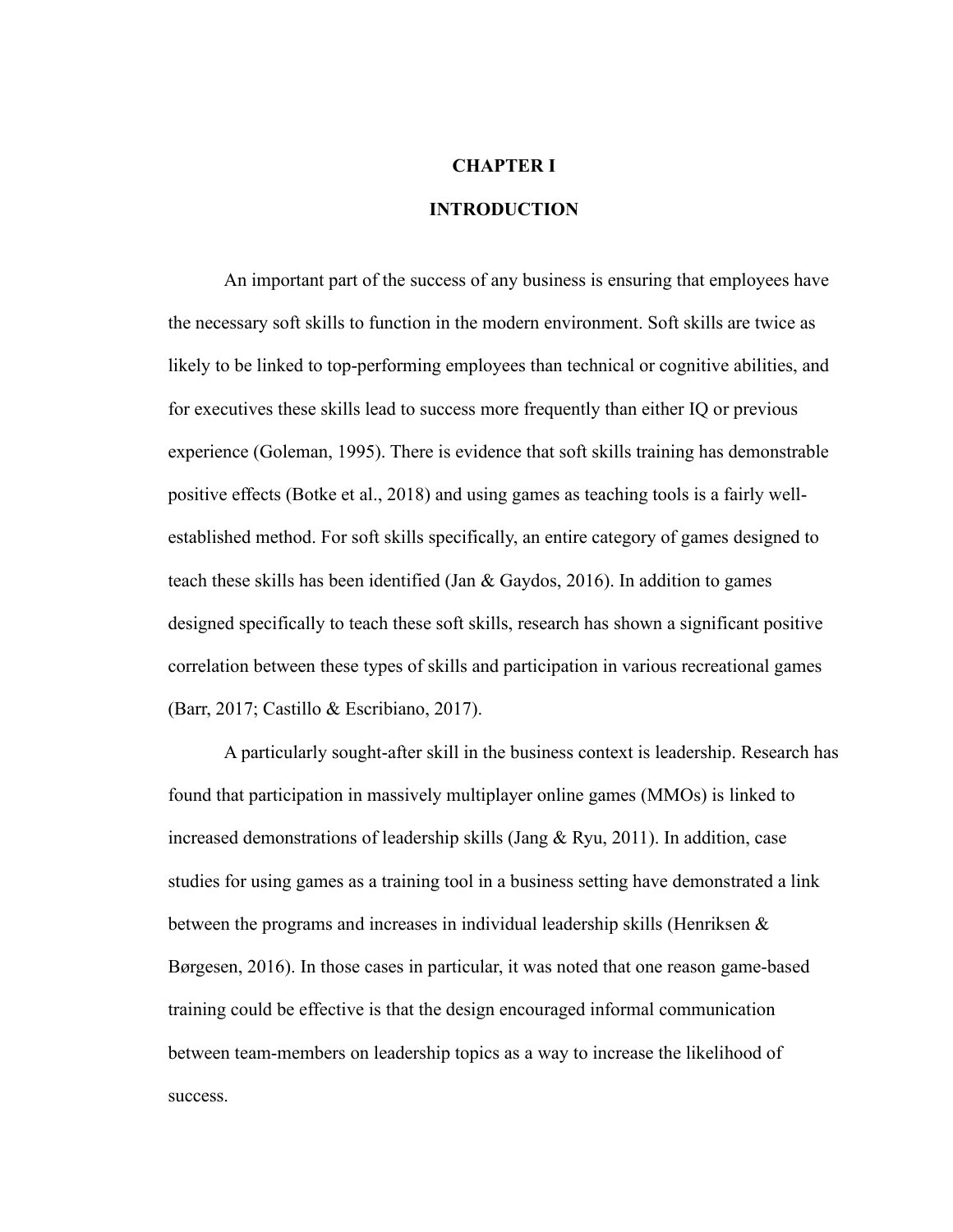Studies have also shown that it is not just the design of a game that leads to it being an effective tool for soft-skill development, but also the social environment and context in which that game exists (Barr, 2018). Taking this idea a step further, Falkenthal and Byrne (2021) theorized that esports games were particularly well-suited as an environment for leadership skills to develop. In particular, they noted that the behaviors participants exhibited aligned with the theory of distributed leadership (DL).

In contrast to the more traditional understanding of leadership as the actions of one individual with authority, DL is described by Spillane (2006) as a process in which leadership practice is "stretched" over various members of an organization. It has been shown that cooperative leadership is linked to an increase in organizational commitment (Hulpia et al. 2010), and it is predicted that many organizations will begin moving towards more malleable leadership structures in the future (Johansen 2017).

With the rapidly growing presence of forward-thinking businesses in Utah Valley's so-called "Silicon Slopes," comes an increased demand for employees with the skills to thrive in more modern business environments. Higher education institutions create business leaders through traditional means such as coursework and degrees. Thus, we can examine how organizations within the higher education ecosystem that encourage students to participate in esports activities, such as an esports club, could help further position universities to provide exceptionally talented individuals for businesses.

As Utah State University (USU) has both an esports club with involvement with collegiate level esports as well as a wealth of students who participate in esports recreationally, it was proposed that further research on the social and leadership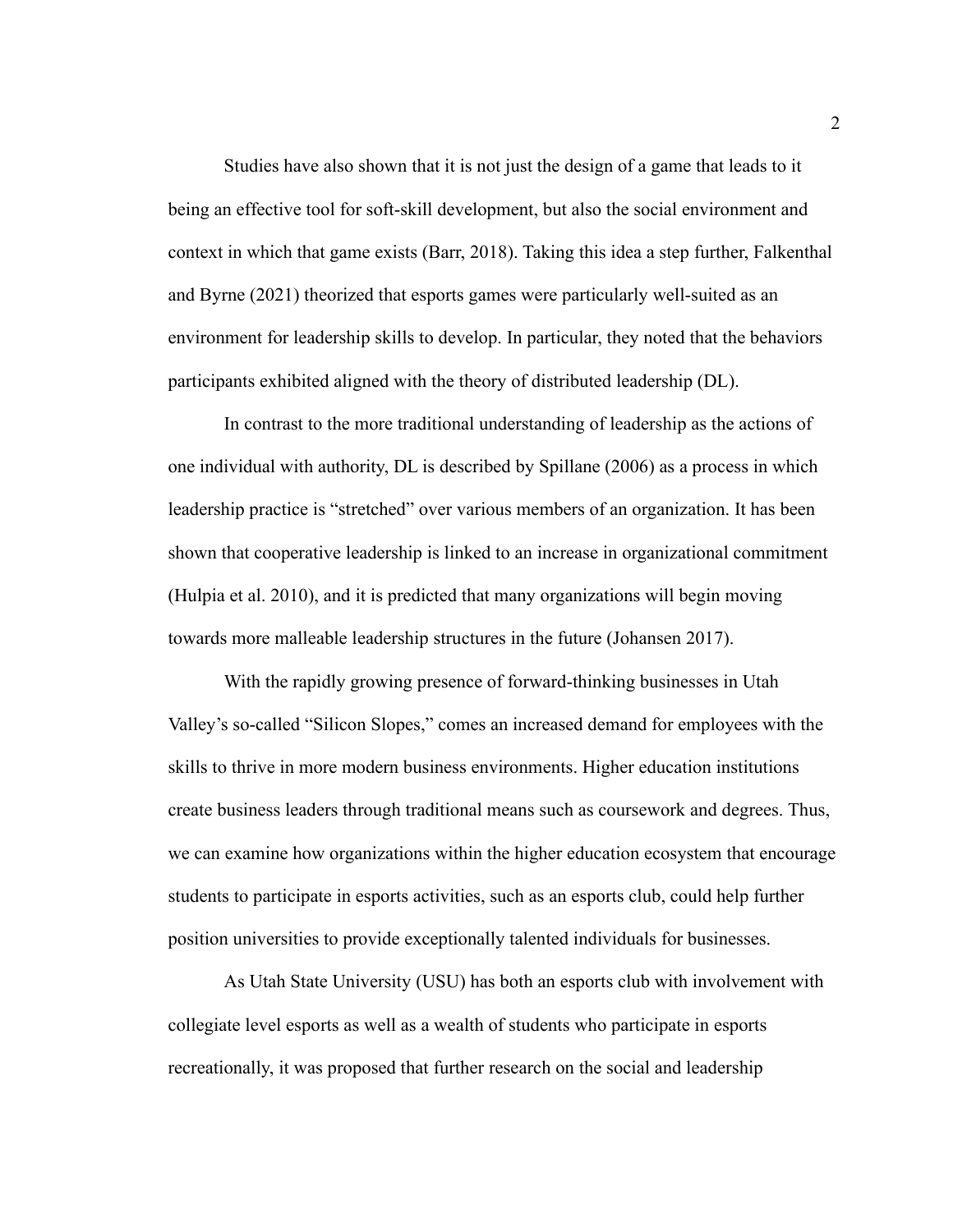environment exhibited by students regularly engaged with esports be done to see if it

matches desired leadership characteristics.

The following questions were used as a guide for this study:

- 1. What types of leadership behaviors are exhibited by participants in esports at USU?
- 2. What are the social contexts in which these behaviors are exhibited?
- 3. In what ways do these behaviors align with the theory of distributed leadership?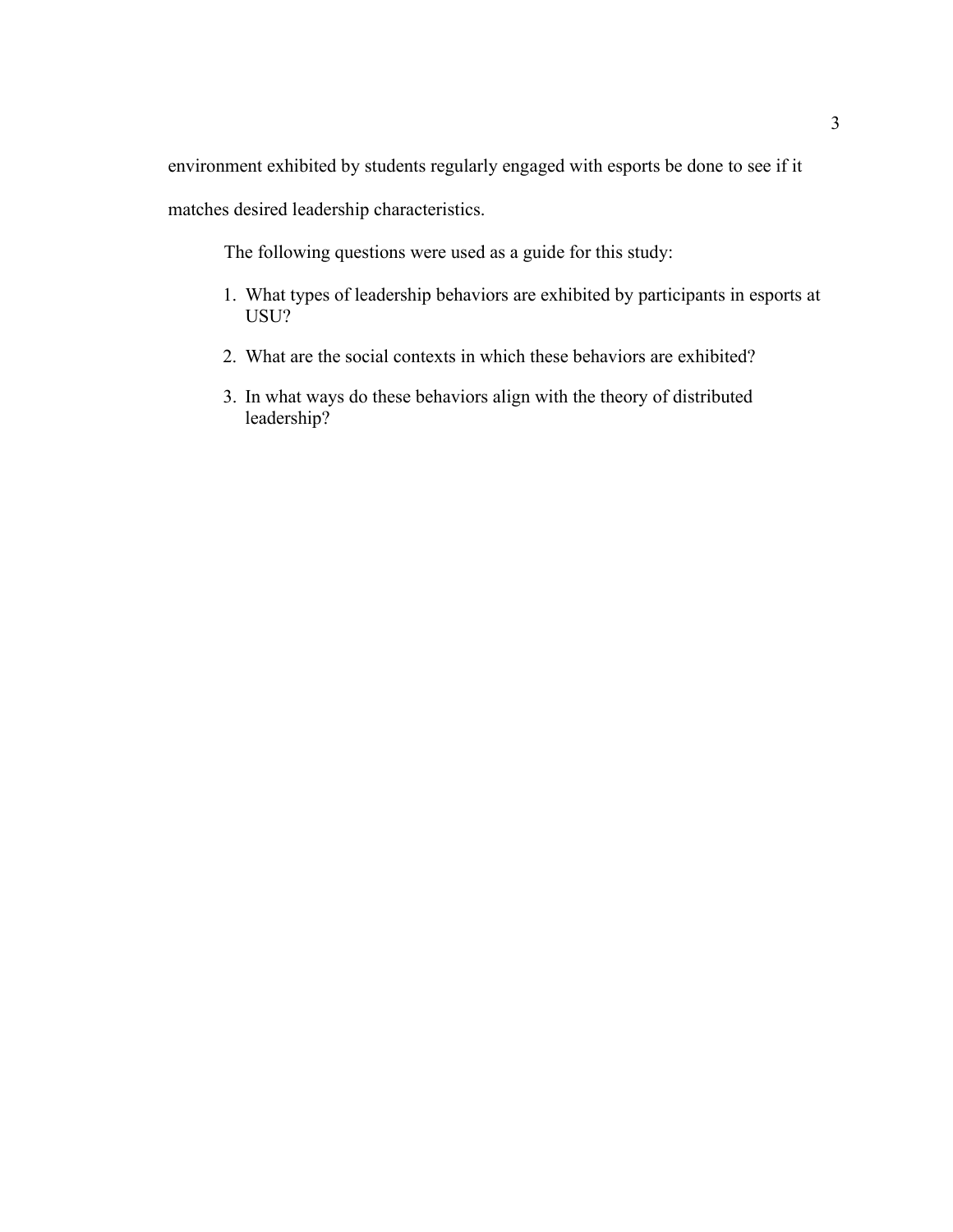## **CHAPTER II**

## **LITERATURE REVIEW**

Research has demonstrated increases in leadership skills using game-based learning (Sousa & Rocha, 2019), as well as other business-related soft skills (Castillo & Escribiano, 2017). Additionally, Falkenthal and Byrne (2021) showed that there was a clear link between participation in collegiate level esports and distributed leadership. The purpose of this review was to determine the current state of research as well as to guide the construction of this study. This literature review had three objectives.

- To determine the current state of research with respect to using games to teach leadership and soft skills.
- To determine the current state of research with respect to esports and leadership specifically.
- To use that information to determine the next best step for research in this area.

#### **Keyword Search**

The USU library quick search function, which includes a variety of databases, and Google Scholar online resources were the primary databases used to locate peer-reviewed research on game-based learning programs to teach leadership and soft skills. In order to locate this research, some of the following keywords, in various combinations, were used: *soft skills, game-based learning, leadership, esports, distributed leadership.*

## **Inclusion and Exclusion Criteria**

Articles included in this review met the following criteria.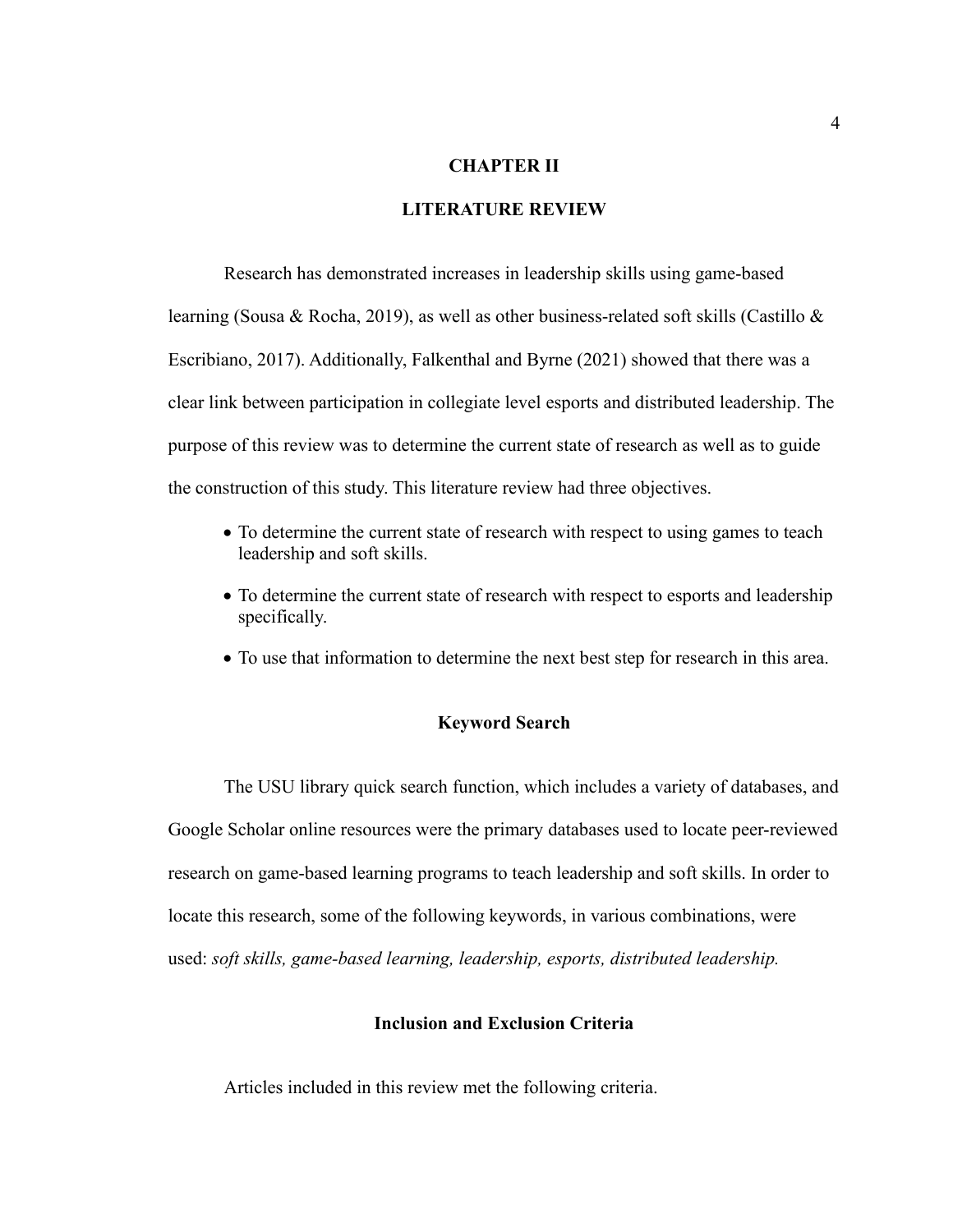- The study was a published peer-reviewed primary resource.
- The study was conducted in the last 20 years.
- The study examines the development of leadership or related soft skills through games, especially esports-type games.

## **Review Discussion**

A literature review was conducted on 14 articles using a coding table format in Google Sheets. Information was collected on variables within three broad categories including sample characteristics, research design characteristics, and research outcomes/ conclusions. This section will present the results of this review. Broadly, through this literature review I found works that fit into three categories: games as tools for learning soft skills, esports games specifically, and discussions of distributed leadership.

#### **Games and Soft Skills**

To establish a case for using games to teach soft skills, a number of studies were referenced. While categorizing and explaining game-based learning as a whole, Jan and Gaydos (2016) identified a group of games that they called "21st Century Competency Games," which were defined as games that aim to develop higher-order thinking and social skills. Sousa and Rocha (2019) found that participation in a game-based learning course was effective as an approach to leadership skills development.

Case studies for using games as a training tool in a business setting have demonstrated a link between the programs and increases in individual leadership skills (Henriksen & Børgesen, 2016). Multiple studies have also shown that soft skills can be learned from commercial games that were not specifically designed to teach them (Barr,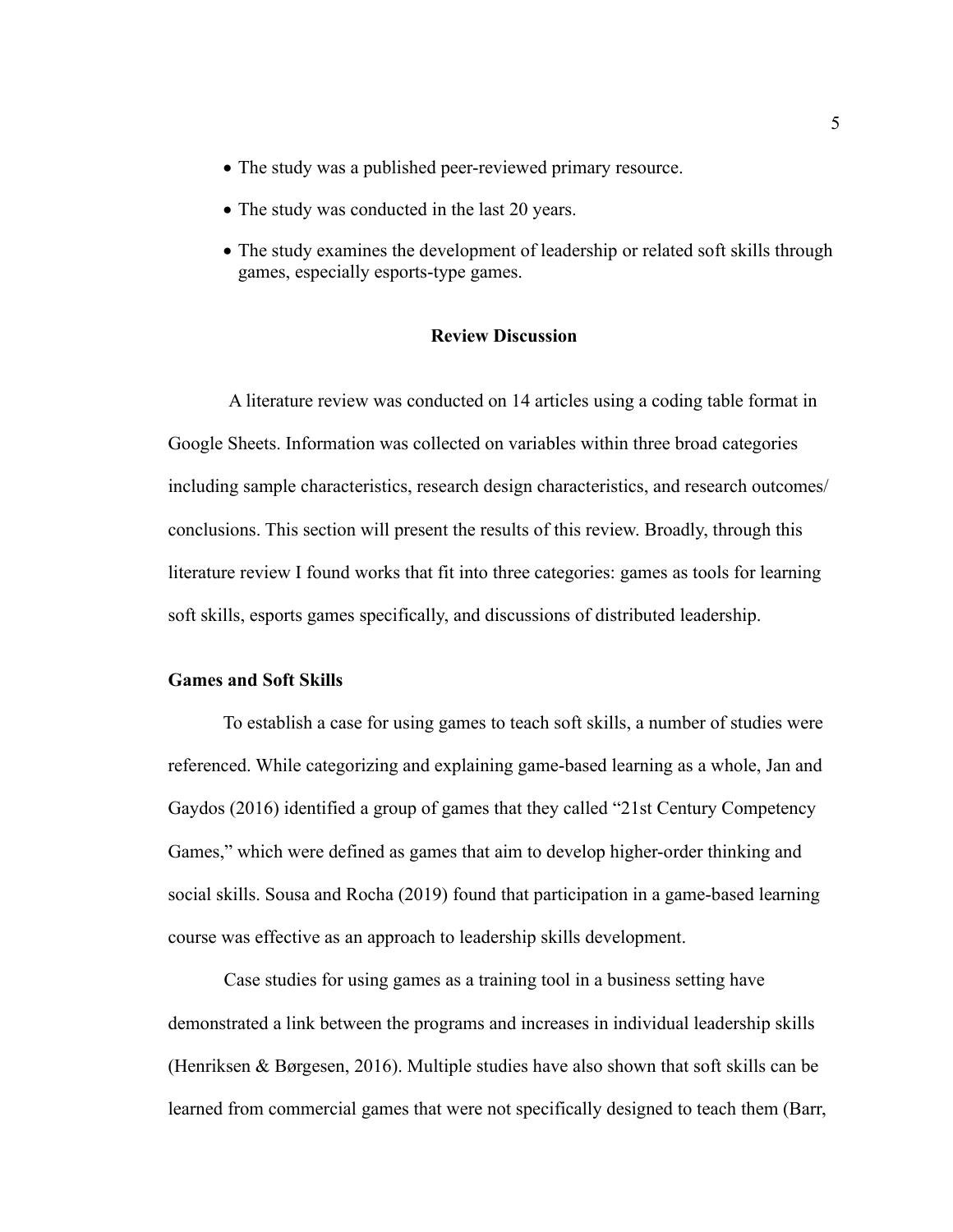2017; Castillo & Escribiano, 2017).

One difficulty that soft skills training often faces is that it can come in the form of a series of "tips" or specific actions that participants are advised to take, rather than as a simulation of the complex social event with specific required competencies that communication actually is (Hora et al, 2021). Massively multiplayer online games, or MMO games, are games in which high numbers of players exist in the same game space. Many of these games are specifically built to include challenges that can only be overcome by players forming groups and working together, and they generally include ingame components (often called "guilds") that allow players to create and operate in hierarchical leadership structures to facilitate this (Chen et al., 2008). Two studies (Jang & Ryu, 2011; Mysirlaki & Paraskeva 2017) specifically looked at time spent playing MMOs and development of leadership skills and whether those skills were transferred. In both cases, evidence was found that there was at least a perceived link in the players between the development of leadership skills and their relevance in other situations.

#### **Esports**

Of particular interest to this study are esports games. Esports are a category of games in which players compete against one another, often in teams, so named for their superficial similarity to traditional sports (Kane & Spradley, 2017). While there are some popular esports that feature two individuals competing in one-on-one games (such as StarCraft) the focus for this study is on games that require teams of players to compete against other teams, because success in these games is tied to effective teamwork and communication skills (Tang, 2018). A wide variety of team-based esports games exist,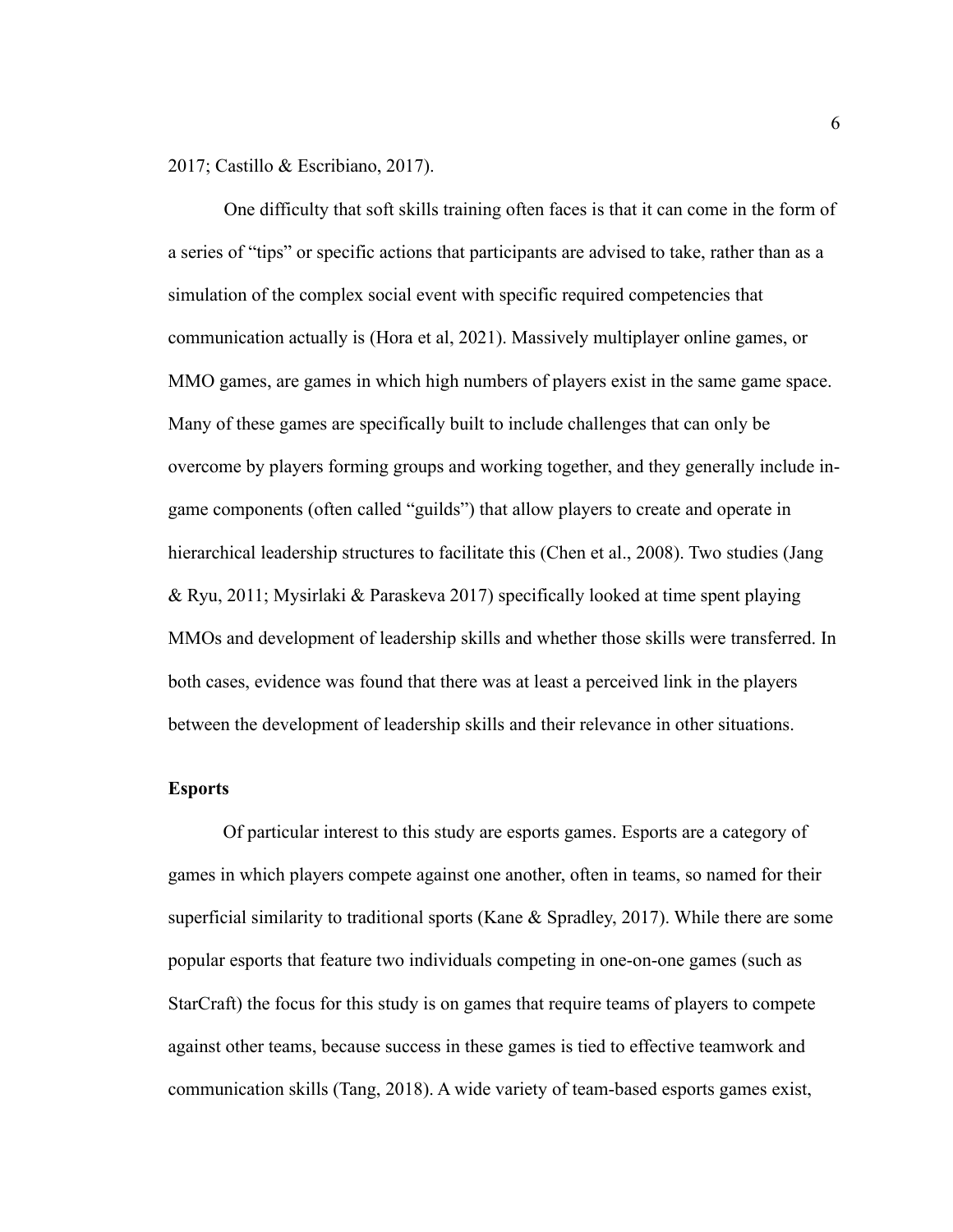including some popular games such as League of Legends, Dota 2 and Overwatch.

Players can engage with esports on many different levels. Esports games will typically have built-in systems to match players with team members of a similar skill level. Within these systems, players can generally choose whether they wish to have their rank publicly displayed and tracked or if they wish to play a more "casual" game. Many popular esports also include official leagues run by either the publishers of the game or other third-party companies. Some particularly successful esports also have collegiate leagues in which college students compete in a school's esports organization against other school organizations. Players competing at the highest level in competitive esports will often have the support of a team organization providing things such as coaching and access to tournaments.

A part of what makes games an effective tool for teaching leadership is the interactions between players that they facilitate (Barr, 2018). Siewiorek et al. (2012) showed that through the use of serious competitive games a number of different leadership styles could develop, even though these games were not specifically designed to teach leadership. Noting the nature of esports games in particular, Falkenthal and Byrne (2021) observed that participants in a collegiate level esports club exhibited behaviors consistent with the theory of distributed leadership. Specifically, they note that esports are generally information-heavy environments that reward players that quickly filter unnecessary feedback from information that needs to be quickly responded to for success (Falkenthal & Byrne, 2021).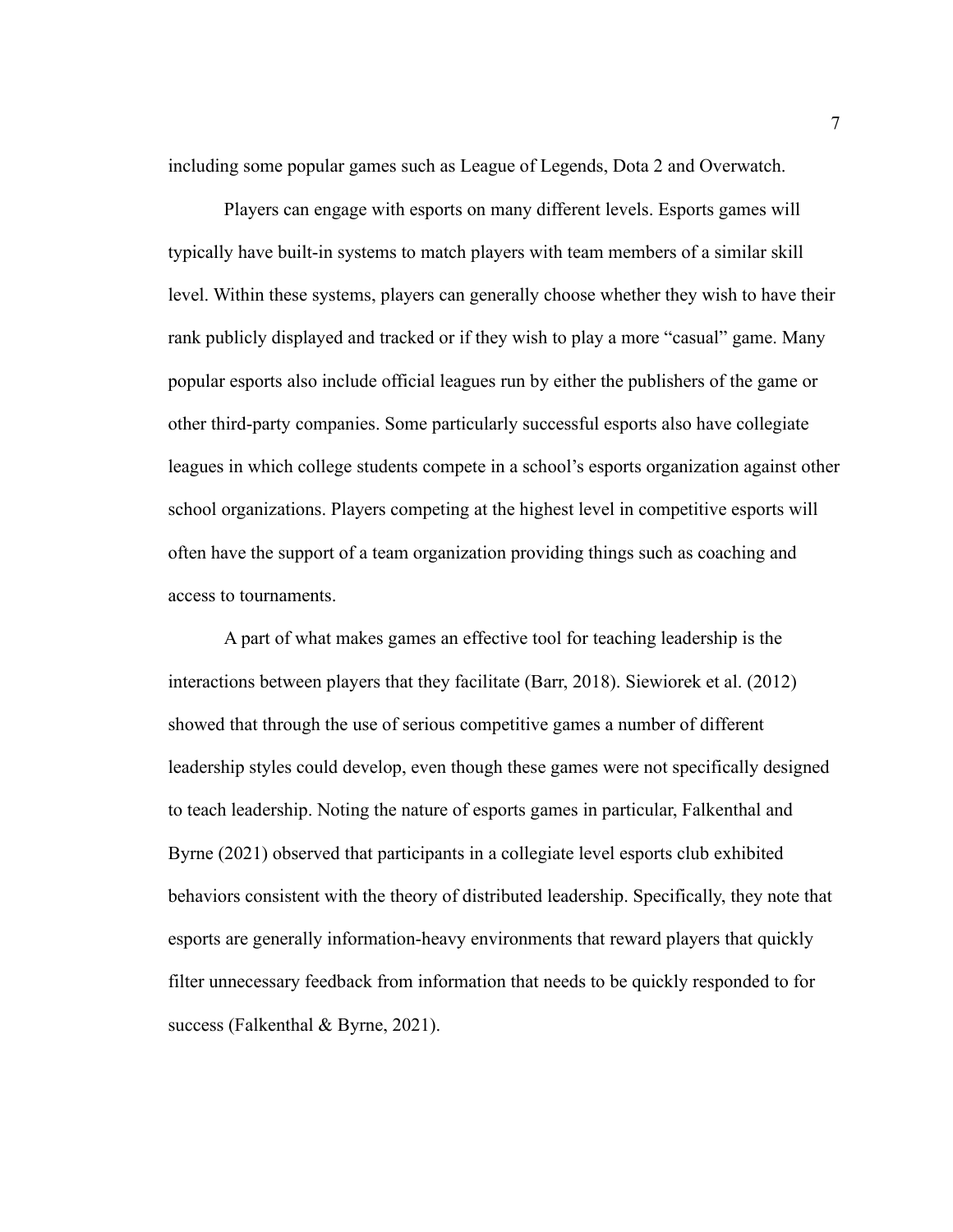#### **Distributed Leadership**

As modern businesses are moving towards more dynamic leadership structures (Johansen, 2017), finding a type of leadership behavior that fits this environment becomes important. As defined by Spillane (2006), distributed leadership is a process in which leadership practice is "stretched" over various members of an organization. This definition puts it in opposition to more traditional "heroic" understandings of leadership as the actions of one individual, instead defining it as a social process emerging over time with various levels of participation by members of an organization (Bolden, 2011). In addition to describing whether or not leadership is distributed, it is also relevant to examine how and why leadership is distributed across the team. Bolden summarizes a number of frameworks for distributed leadership, including one by MacBeath et al. (2004) that describe six different ways that leadership can be distributed, including formal, pragmatic, strategic, incremental, opportunistic, and cultural (see Table 1). This framework was used in the study as a reference as I coded the interviews, because it aligned most well with the behaviors I have observed in my own experience playing esports games. In addition to matching my own experience, this was the only framework that focused on how and why leadership moved between individuals.

Other frameworks for DL include one by Spillane (2006) that divides DL into three general categories describing how individuals work to enact a leadership routine, those being collaborated (individuals work together in time and place), collective (individuals work separately), and coordinated distribution (individuals work in sequence). Another, by Leithwood et al. (2006), placed behaviors into four categories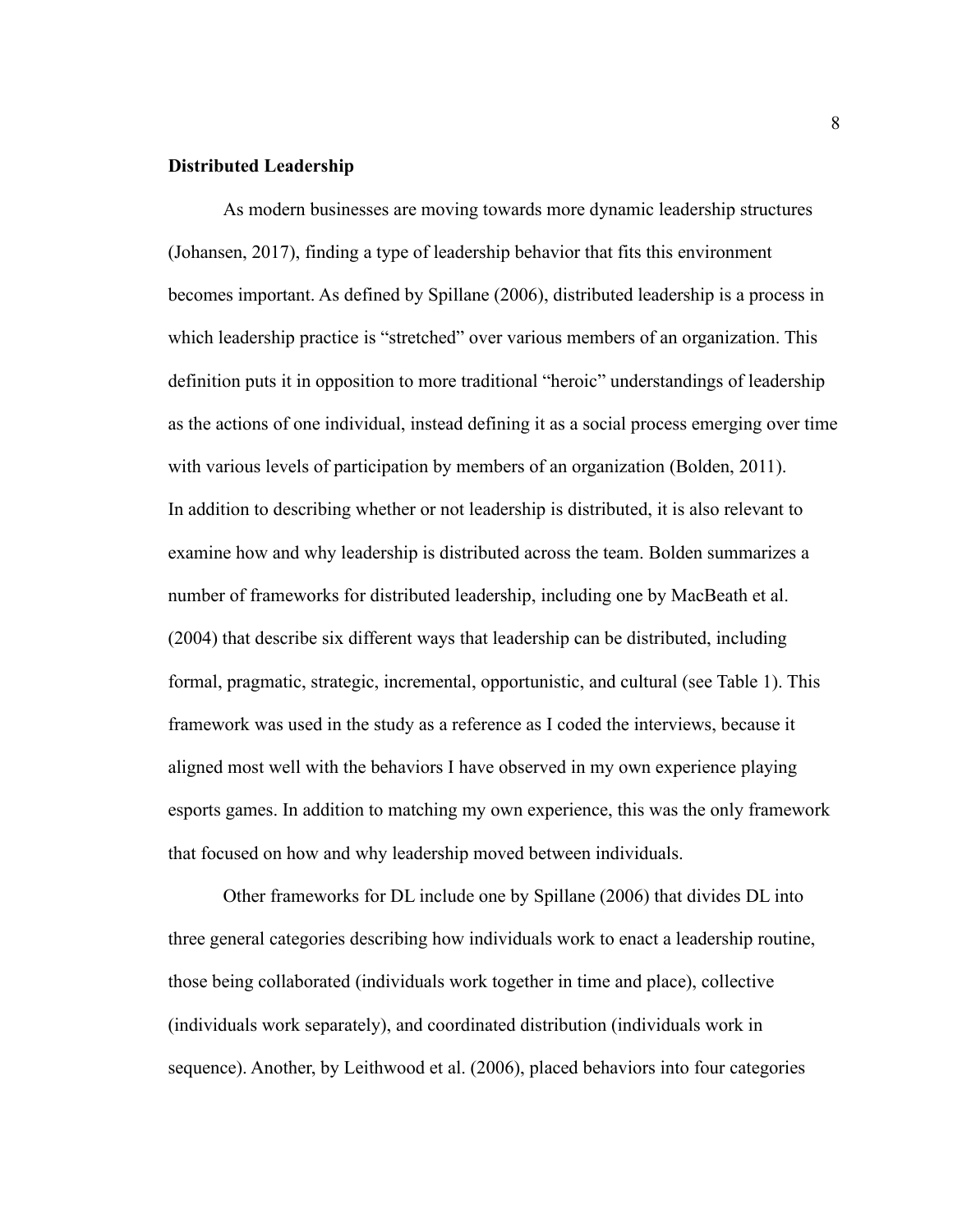## **Table 1**

*Distributed Leadership Framework Adapted from MacBeath et al. (2004)*

| Distribution  | Description                                                                   |  |
|---------------|-------------------------------------------------------------------------------|--|
| Formal        | Leadership is assigned or delegated to a particular person.                   |  |
| Pragmatic     | Leadership is divided based on negotiation                                    |  |
| Strategic     | Leadership is assigned to people with certain skills                          |  |
| Incremental   | Leadership is obtained progressively over time as skills grow                 |  |
| Opportunistic | People willingly take on additional leadership roles                          |  |
| Cultural      | Leadership is naturally assumed by certain individuals and shared organically |  |

based on whether the goals of different individuals were aligned and whether that alignment was planned or spontaneous (planned alignment, spontaneous alignment, spontaneous misalignment, anarchic misalignment). These frameworks were not chosen for this study, as they seem to be more relevant to formal organizational contexts such as schools, and they do not describe why leadership is distributed into each of their categories. These other frameworks were kept as references in case the coding phase of data analysis led to different results than expected.

In addition to distributed leadership, other leadership models were considered. Specifically, collective leadership, a style of leadership in which a decision is reached by consensus after a discussion (Contractor et al., 2012) was considered. It was expected that this style of leadership would be less common in esports environments where decisions typically had to be made quickly, but the previously described frameworks did not fully capture the range of behaviors I expected to see.

The primary justification for this study was twofold: first, social skills that are practiced in one environment, such as while playing esports, can be transferred to other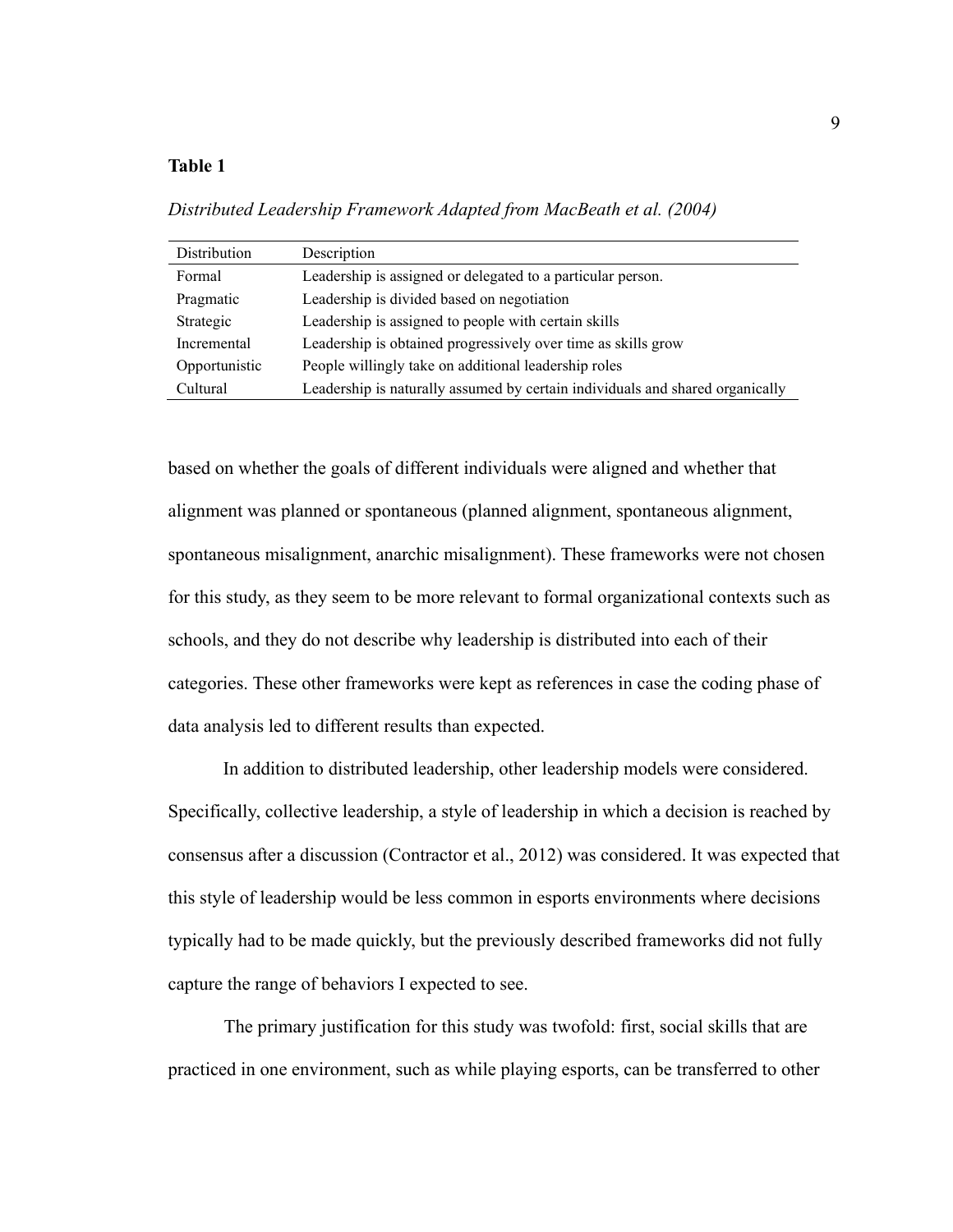environments, and second, it was theorized that the social environment at the USU esports club should exhibit characteristics in line with the theory of distributed leadership, as defined above.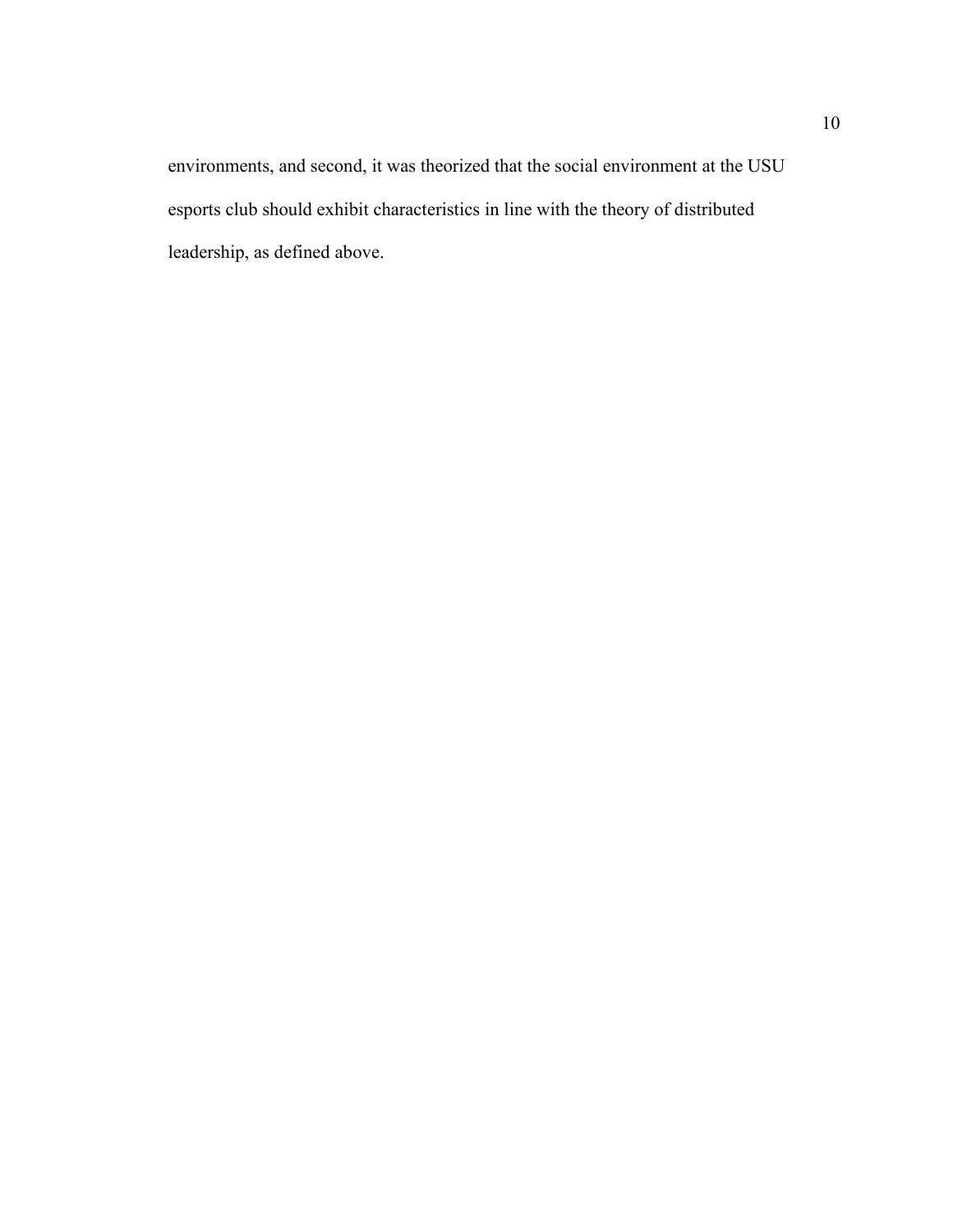## **CHAPTER III**

## **METHODOLOGY**

This study is a qualitative study primarily based on data gathered from semistructured interviews with members of the USU Esports club and others involved with esports. As the primary purpose of this study was to generate an explanation for how leadership happens in esports contexts, a grounded theory approach was used (Creswell, 2018).

#### **Setting and Participants**

The USU esports club is organized similarly to traditional intramural sports clubs. At the beginning of the semester players participate in tryout matches and then they are placed on various teams based on their performance. These teams will then participate in tournament leagues with teams from other schools and compete for cash prizes and other titles. The USU Esports Club currently runs teams in the following games: Counter Strike: Global Offensive (CSGO), Hearthstone, League of Legends, Overwatch, Rainbow Six: Siege, Rocket League, and Valorant. Students who join the club but do not make any of the teams after tryouts are still given access to club social spaces as well as computer facilities. In addition to the club, USU also offers a class named "Intro to eSports" which is designed to introduce students to esports as a competitive and social practice. Students participating in both the class and the club have a wide range of previous experiences with esports.

For this study I sought to recruit students who were significantly involved in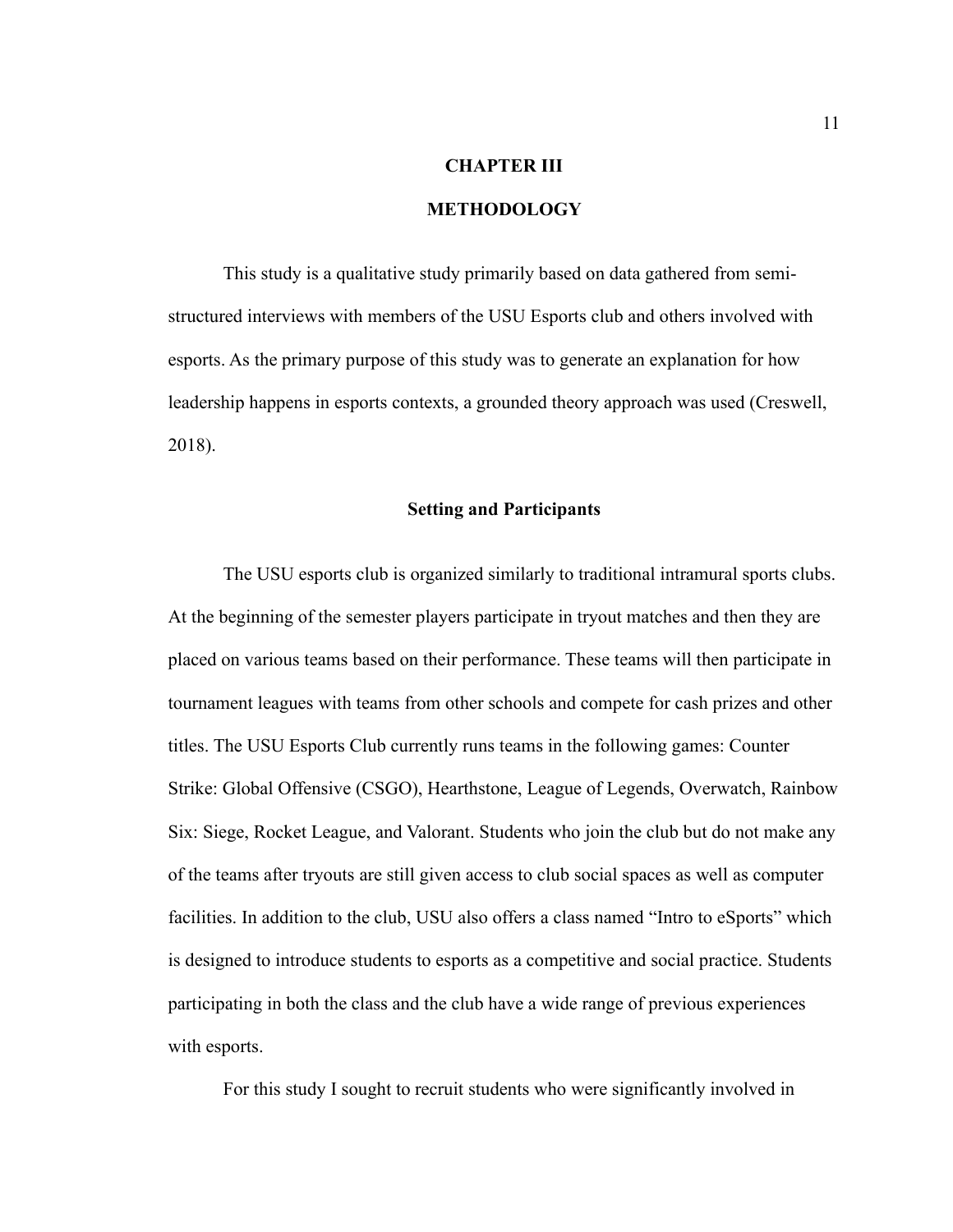esports, and thus used both the class and the club as tools for finding participants. After obtaining IRB approval (USU IRB# 12206), five participants for this study were recruited through the USU Esports Club as well as an esports class via a message that explained both the purpose of the study as well as the reason for their participation. I interviewed participants until thematic saturation was reached (Guest et al., 2020). The semi-structured interviews with each participant in the esports club ranged from 20 to 45 minutes and were recorded via Zoom. Afterwards, these interviews were transcribed and then coded for themes (Saldaña, 2021). I interviewed players from three different games (League of Legends, Dota 2, and Overwatch) and with different lengths of time that they had been involved with esports to ensure a variety of perspectives. Having players from different games helped to determine whether and how much the specific game the players are involved with affects their leadership practices.

## **Data Sources**

An interview protocol was created based on the research questions that were used to guide this study. Each of the questions in the interview was aligned with the research questions in some way (Table 2).

#### **Materials**

The interview protocol for this study focused on DL aspects (see the Appendix). Specifically, the interview was divided into nine primary questions to gather information on the leadership behaviors that the participants engage in throughout various stages of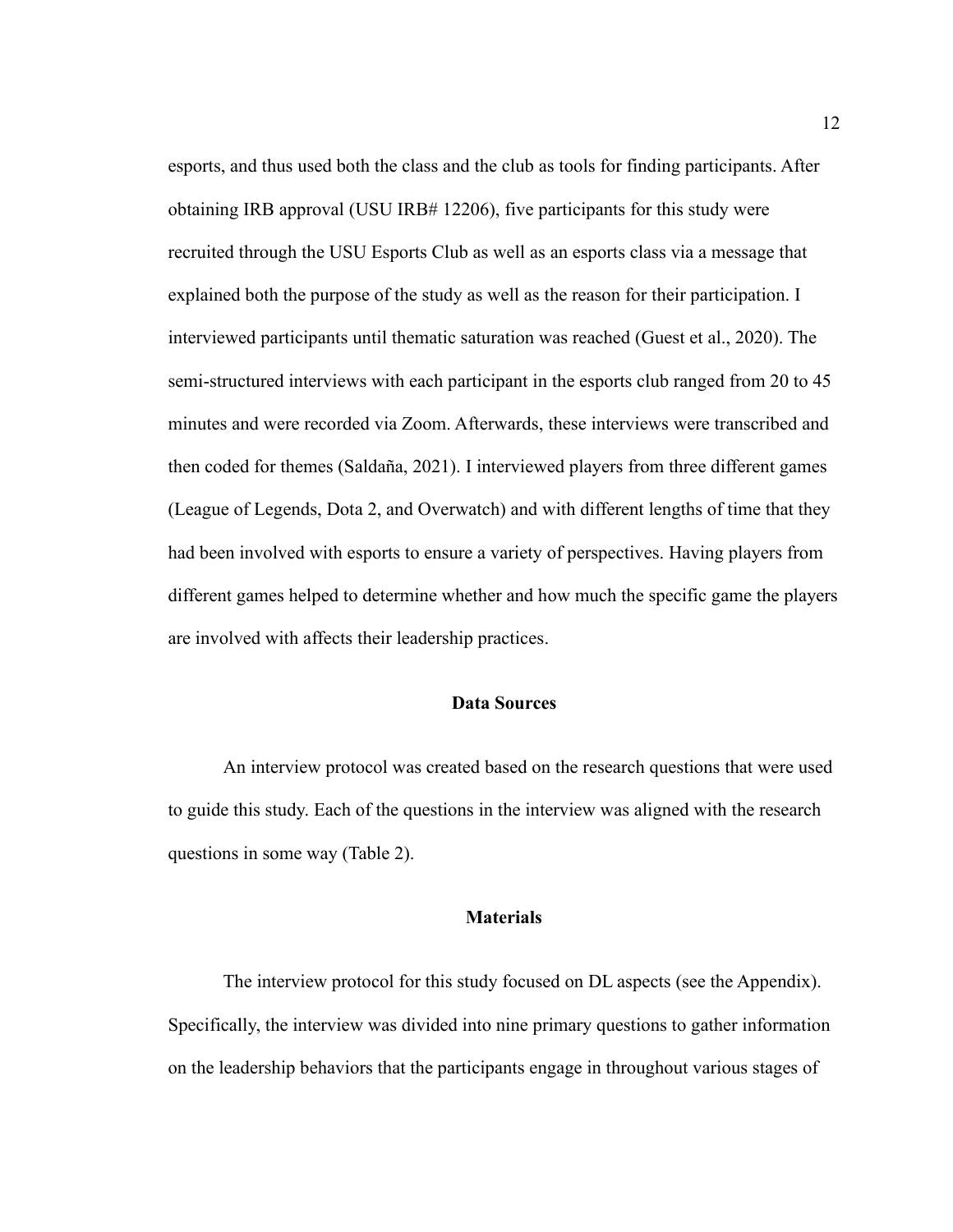## **Table 2**

| Research question                                                                                                                                                       | Data sources            | Analysis                                         |
|-------------------------------------------------------------------------------------------------------------------------------------------------------------------------|-------------------------|--------------------------------------------------|
| What types of leadership behaviors are exhibited<br>by participants in esports?                                                                                         | Interview questions 3-9 | Code for themes related<br>to DL (Saldaña, 2021) |
| What are the social contexts in which these<br>behaviors are exhibited (that is, during official<br>matches, practice matches, or other times the team<br>is together)? | Interview questions 1-9 |                                                  |
| In what ways do these behaviors align with the<br>theory of distributed leadership?                                                                                     | Interview questions 1-9 |                                                  |

*Triangulation of Research Questions, Data Sources, and Analysis*

their participation in esports activities. These interviews were conducted separately with each individual participant. One participant was given a brief follow-up interview in order to clarify certain topics they had brought up.

Zoom allows for the recording and storage of these interviews so that they can be transcribed and then coded. Participant data was safe-guarded through the use of password-encrypted files. After interviews were recorded, they were transcribed within 10 days of recording, then, recorded interviews were stored in encrypted files. Any data that was by others (e.g., an advisor or a secondary coder) was deidentified to protect the privacy of participants.

### **Analysis**

After transcribing the interviews, I created a codebook based on DL principles, seeking to find any consistently repeated themes in the experiences of the interviewees. Initially, codes were created for each instance in which an interviewee noted that a decision for the team had been made. These codes that I had come up with were then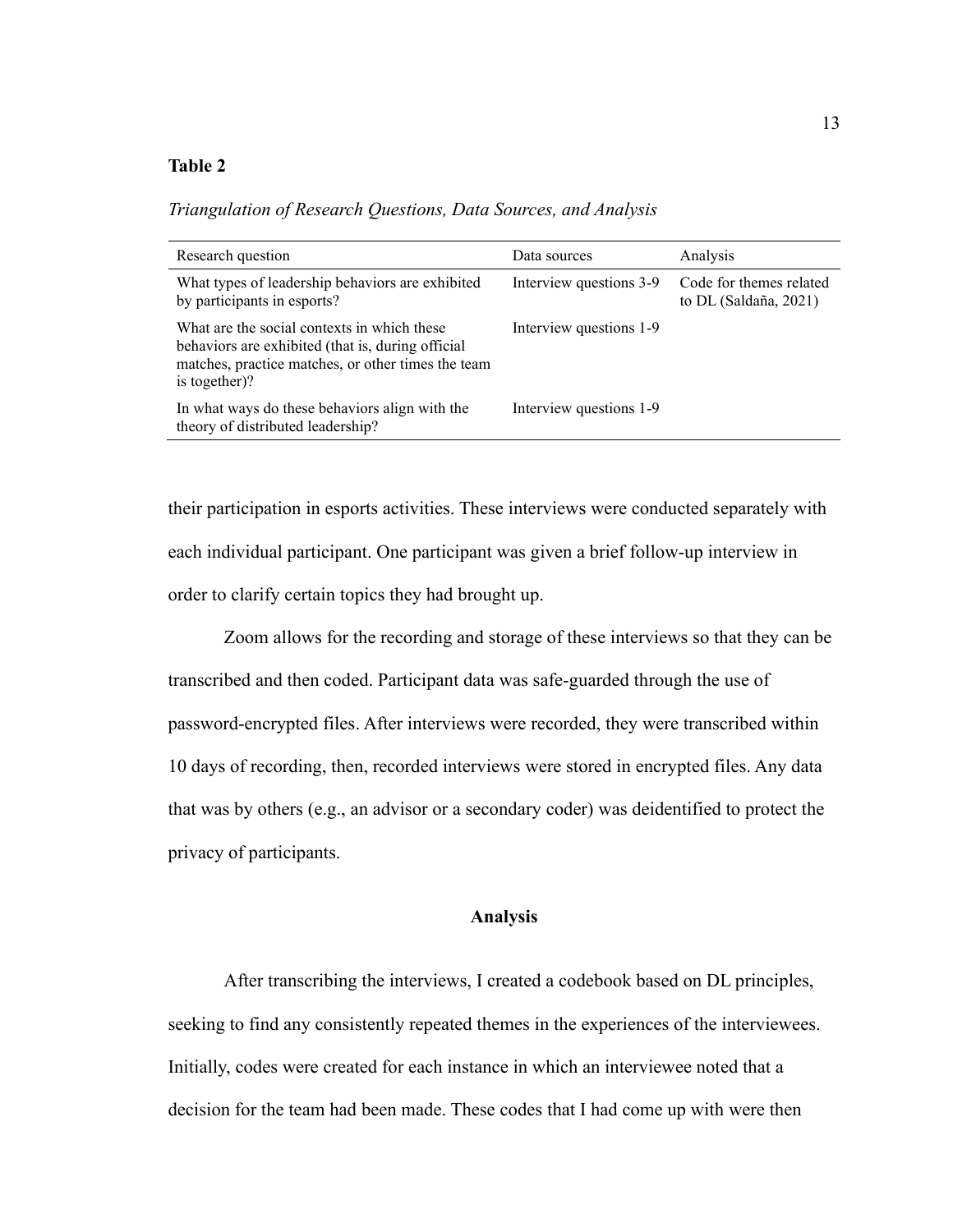compared against the frameworks described earlier to determine if they were a good fit or if a different framework would need to be created. Upon comparison, they were found to align with the framework most closely for distributed leadership by MacBeath et al. (2004). As a way to check the validity of the conclusions, member checking was used (Creswell & Miller, 2000). Specifically, I reviewed the codebook with another person familiar with esports participation to ensure the themes and categories I had identified matched their understanding and made sense to them.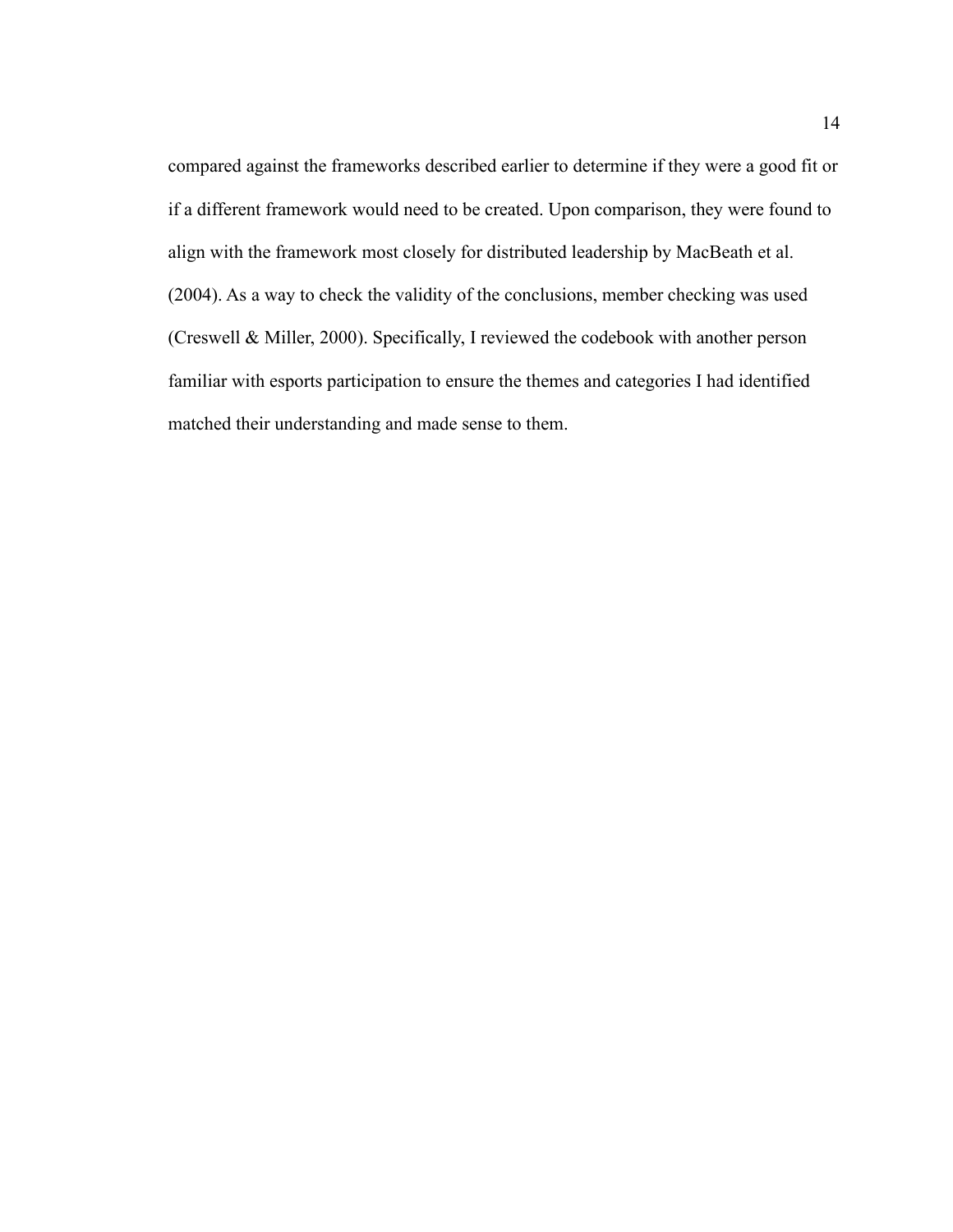# **CHAPTER IV**

## **RESULTS**

Players of three different games—League of Legends, Dota 2, and Overwatch were interviewed for this study. Additionally, some of those players were on official varsity and junior varsity teams, while other interviewees were enthusiasts that frequently played competitive multiplayer team-based games. The patterns that emerged from the analysis of those interviews will be presented in this section by giving a breakdown of the types of leadership behaviors that occurred and reviewing the contexts in which they happened.

After coding was completed, I found that the behaviors of the participants could be divided into seven categories. The majority of the leadership behaviors observed by the participants fit well into the framework of distributed leadership by MacBeath et al. (2004, see also Table 1). In addition to behaviors that lined up with that framework for distributed leadership, I also noted players engaging in behavior best described as collective leadership (Contractor et al., 2012). The behaviors I observed are described in Table 3.

All forms of distributed leadership as defined by MacBeath et al. (2004) were described by participants during interviews, though formal leadership distribution was only present in situations involving varsity or junior varsity teams, as those involved specific people that were assigned leadership roles.

The leadership behaviors exhibited by the people involved in this study depended heavily on the context in which they were playing the games. Leadership functioned in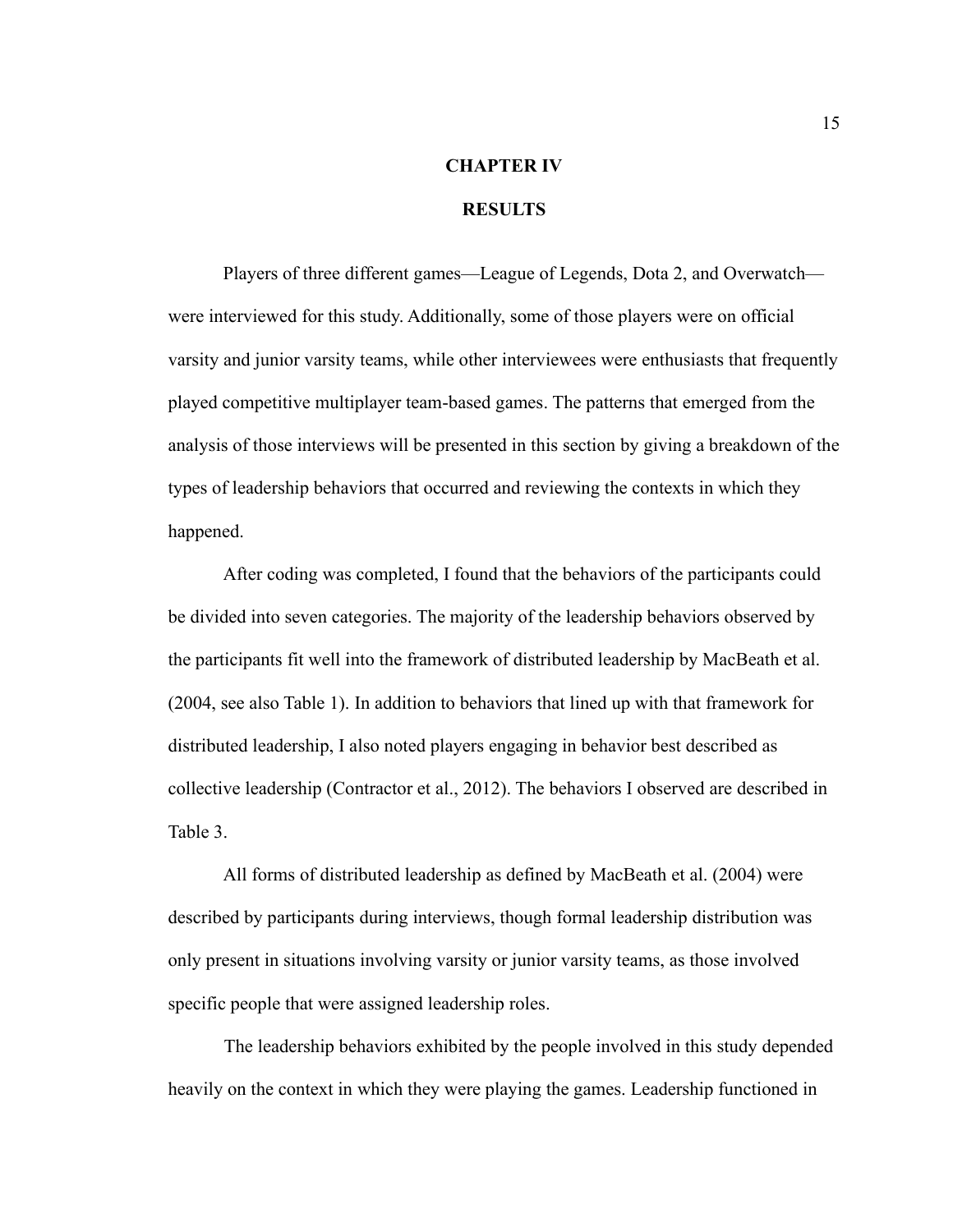## **Table 3**

| Code          | Description                                                                                                                | Example                                                                                                                                                 |
|---------------|----------------------------------------------------------------------------------------------------------------------------|---------------------------------------------------------------------------------------------------------------------------------------------------------|
| Formal        | Leadership is assigned to a specific<br>player by an organization (e.g., a<br>coach on an esports team)                    | All decisions made by team coaches or team<br>captains because of this role would fall in this<br>category                                              |
| Pragmatic     | Leadership is divided based on<br>negotiation between players as issues<br>arise during gameplay                           | The players encounter an unusual strategy<br>that only one player is familiar with, this one<br>player makes decisions because of this                  |
| Strategic     | Leadership is assigned to people who<br>are added to a team based on their<br>skills                                       | An esports team recruits a player based on a<br>specific need for the team, decisions made by<br>this player because of this fall into this<br>category |
| Incremental   | Leadership is obtained progressively<br>over time as a player's skills grow in<br>certain in-game roles                    | A player is assigned a role they are<br>unfamiliar with. As they learn how to act in<br>this role and make more decisions based on it                   |
| Opportunistic | People willingly take on additional<br>leadership roles based on emerging or<br>changing circumstances during a game       | A player is performing poorly and decides to<br>make a change so they can remedy their own<br>situation                                                 |
| Cultural      | Leadership is naturally assumed by<br>certain individuals and organically<br>distributed based on cultural<br>expectations | Players defer to a team member who has a<br>higher in-game rank than them                                                                               |
| Collective    | A leadership decision is made after a<br>group discussion and a consensus is<br>reached                                    | Players discuss character choices before a<br>match starts and decide together who to pick.                                                             |

# *Leadership Codes and Definitions*

three main ways, depending on the context: (1) formal environments (e.g., esports teams),

(2) informal environments (e.g., playing with friends), and (3) public matches. A

breakdown of the frequency of each code is shown in Table 4. In the following sections,

each of these contexts will be discussed in more detail.

### **Formal Esports Teams**

First, there was the more formal environment of people that were actively on

official teams. In this environment there were people that were specifically assigned to be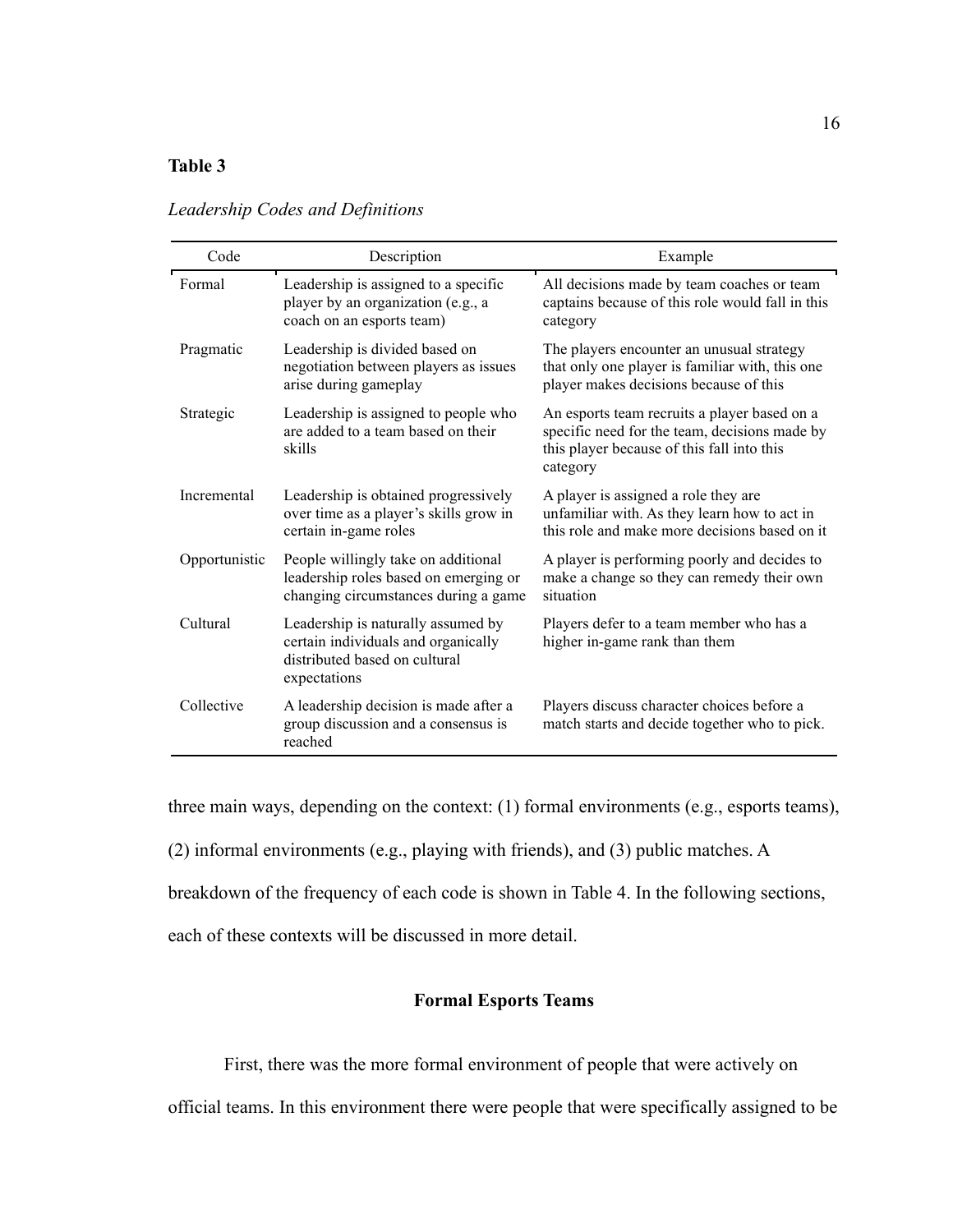## **Table 4**

| Code          | Formal teams | Informal teams Public matches |                |
|---------------|--------------|-------------------------------|----------------|
| Formal        | 11           |                               |                |
| Pragmatic     | 6            | 5                             |                |
| Strategic     | 6            | 3                             |                |
| Incremental   | 3            | $\mathfrak{D}$                |                |
| Opportunistic | 12           | 8                             | 4              |
| Cultural      | 6            | 5                             | $\mathfrak{D}$ |
| Collective    | 6            |                               |                |

*Frequency of Occurrence of Different Codes Separated by the Context in Which They Occurred*

leaders, and thus there were specific individuals upon whom final approval for decisions fell. However, as these games are quite fast paced and require quick reactions, even in formal environments leadership was still distributed based on the changing situation and uneven distribution of important information between players. Opportunistic distribution, which was defined as people willingly taking on additional leadership roles, was observed fairly frequently. For example, one player noted, in reference to the choice to change characters in a game of Overwatch: *Yeah, it's... it's technically on the coaches and the main tank to kind of call that out. But if somebody else sees it, it is a very open*  environment where one of the healers is like, "Hey, guys, this *isn't working; tanks, can you switch?"*

One frequent motivator for the opportunistic distribution of leadership in this environment was when an individual was performing poorly. Multiple interviewees noted that if they were doing poorly, especially if they were dying frequently during a match,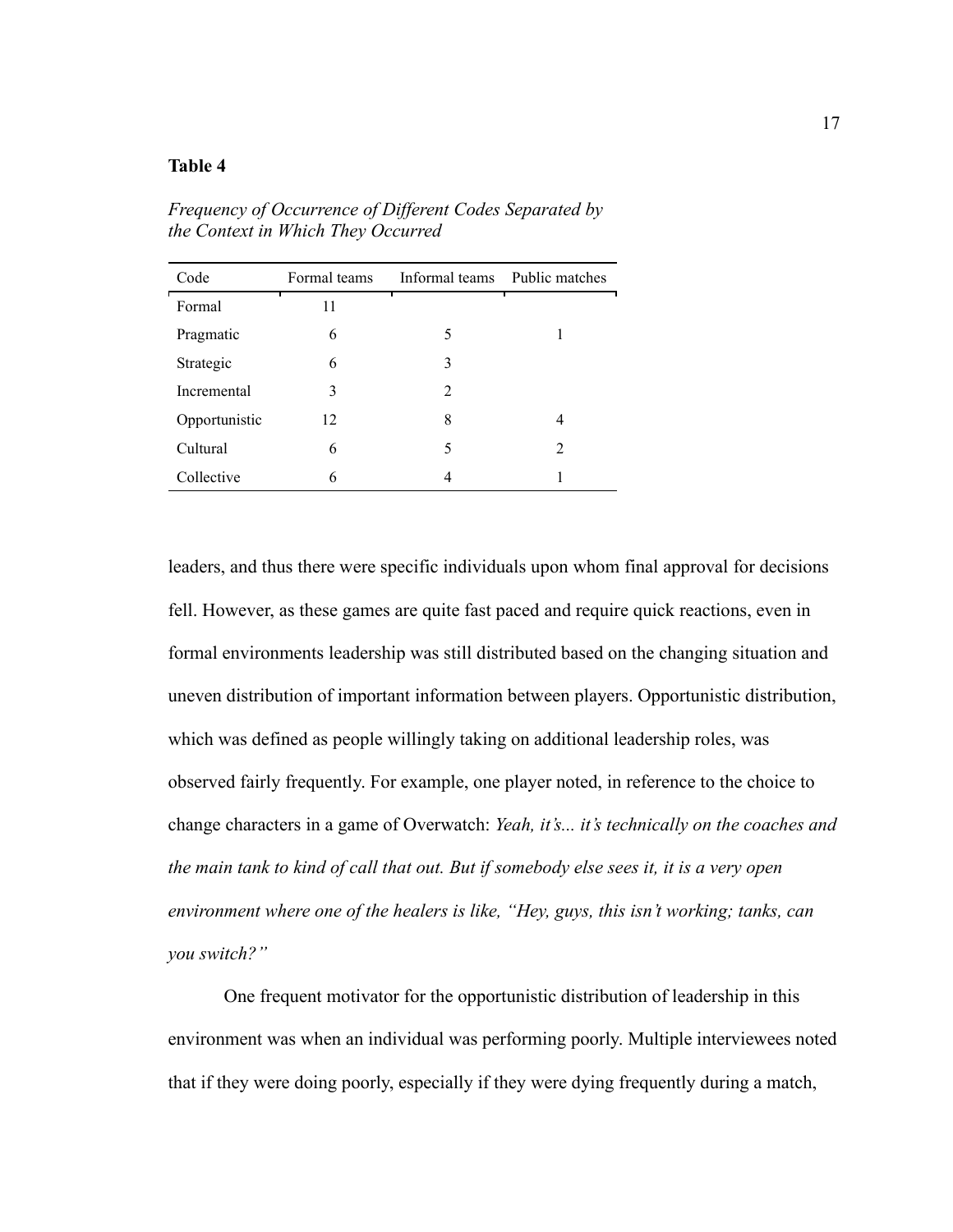both the desire for a more pleasurable time with the game as well as the responsibility they felt towards the team to perform well would drive them towards deciding to change the strategy that they were having a tough time with. One player in this situation described how he would bring this up to his team: "*...like, 'Hey, let's just run it by you guys. I think next time I die, I'm going to switch to this hero.' And it's generally like, if nobody has any qualms with that... then I'm going to do it."*

In formal situations, strategic distribution, when leadership is distributed based on member skills, was also more common than in other contexts  $(n = 6)$ . On the Overwatch team, one player noted that they had been having difficulty keeping track of the capabilities of the enemy team and the amount of time they had before their most powerful abilities were ready to use. In response to this difficulty, the team had been looking to find someone who was especially good at keeping track of those things and having them take that responsibility. On another team in a similar situation, no person to fill the missing role was found. In order to rectify this, a specific person was told to keep track of the relevant information. When the player was first assigned this duty, they were told that the rest of the team would try to keep track as well. Thus, leadership in this particular instance was distributed incrementally, as their ability to make decisions for the team based on what they were seeing increased over time.

A number of decisions made by formal teams were made through a collective process where a decision was only made upon reaching a consensus, rather than through the actions of one individual. In general, this only happened when there was down-time between matches, such as during a phase of the game in which players were able to pick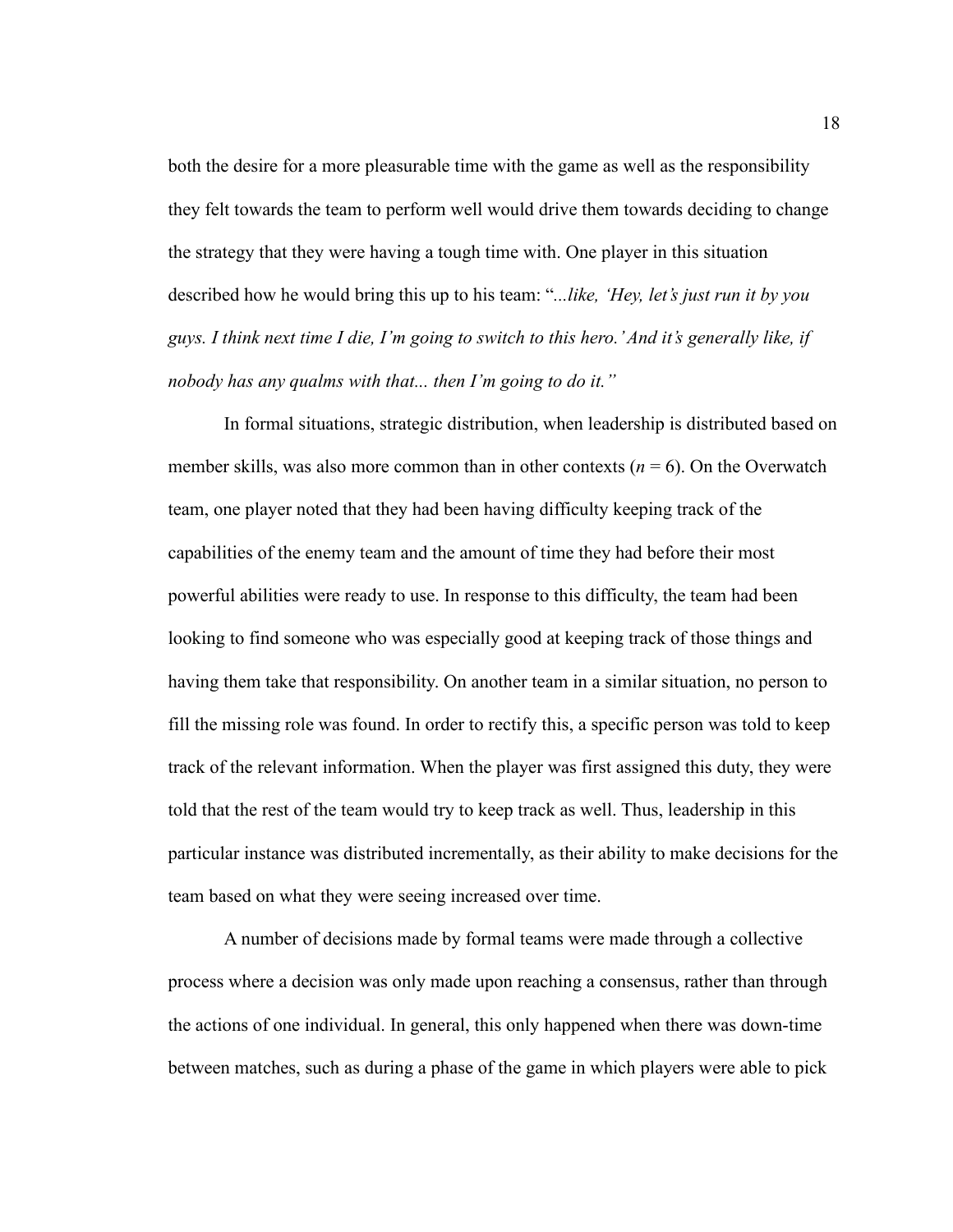the characters they were going to play. Discussions that led to decisions like this were less common on official teams, as leadership decisions were more likely to be made by individuals. While many of the decisions on these official teams fell on leaders who had a formal role, the fast-paced nature of the games and the uneven distribution of information meant that success was often tied to the team's ability to distribute leadership.

## **Informal Teams**

The second type of environment in which particular leadership skills were observed was one in which people had full teams that they played with regularly but were not part of formal organizations. These players would often participate in public weekly leagues set up by the developers of the games they played. In this situation, the role of a "leader" would often fall to one participant with more experience or that the others trusted, an instance of cultural distribution. This was more negotiable and subject to change based on the circumstances of any game, and participants in these leagues would often shift the mantle of leadership in various situations. One player in this situation described the reason he considered himself the leader of their team despite there being no formal role:

While we're in the game, I am the highest ranked player. And so I am, a lot of the time, the one being like, "Hey, okay, this is the objective we need to be on. This is where we need to be on the map right now."

Despite the informal role of team leader that the last player held, leadership was stretched over the entire team quite often. For example, this player noted a frequent opportunistic distribution of leadership where players who were doing poorly in a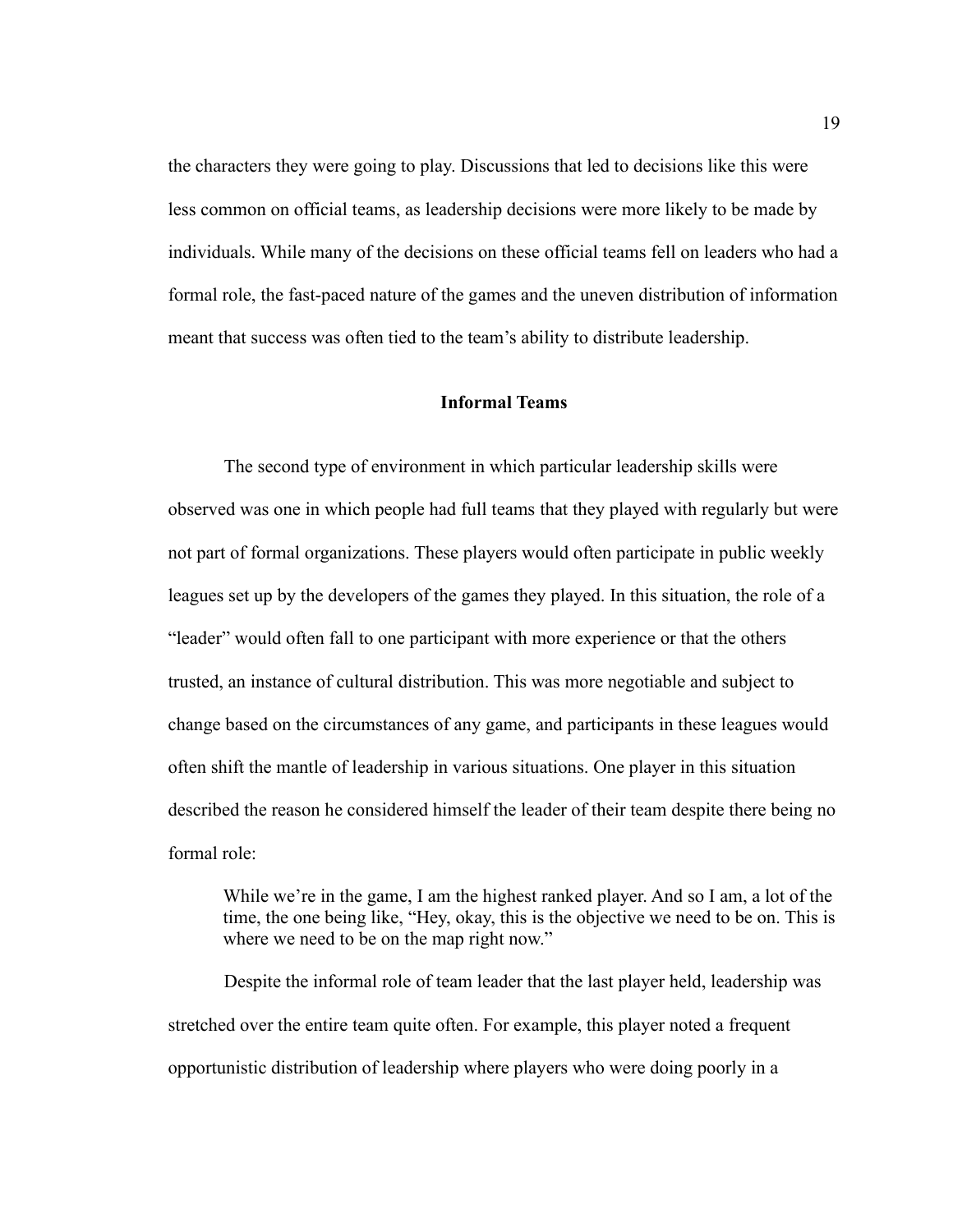particular match would typically be the ones to make a call on switching places with another player to alleviate some of the pressure they were under. In this situation, the player who was doing poorly negotiated directly with the player with whom he wanted to swap positions, and the agreement to change the strategy was made without the involvement of the "leader" of the team. This particular motivation for leadership distribution was also seen in the more formal environment described previously, though in this situation the players felt no need to check and make sure the "leader" of the team would not object, as was described by players in formal teams.

Leadership in the context of informal but consistent teams was occasionally strategically distributed. One player noted that she had little interest in keeping track of a certain kind of statistic, but that another player was really familiar with the online tool used to publicly track the statistics of all players. Because of this, they decided that this second player would keep track of and make decisions based on those publicly available stats. Another player described a similar situation in which a certain player took the leadership role when it came to tracking specific in-game statistics: "He's very good at looking at stats and like, 'oh, wait, that guy has like half an item more than me. Like, I should be careful when I'm trading with him."

In addition to the distributed leadership behaviors previously described, players also occasionally described situations in which the team would discuss some issue and then reach a consensus, an example of collective leadership. One typical example from an interviewee that played League of Legends, in talking about how her team responds to unusual strategies.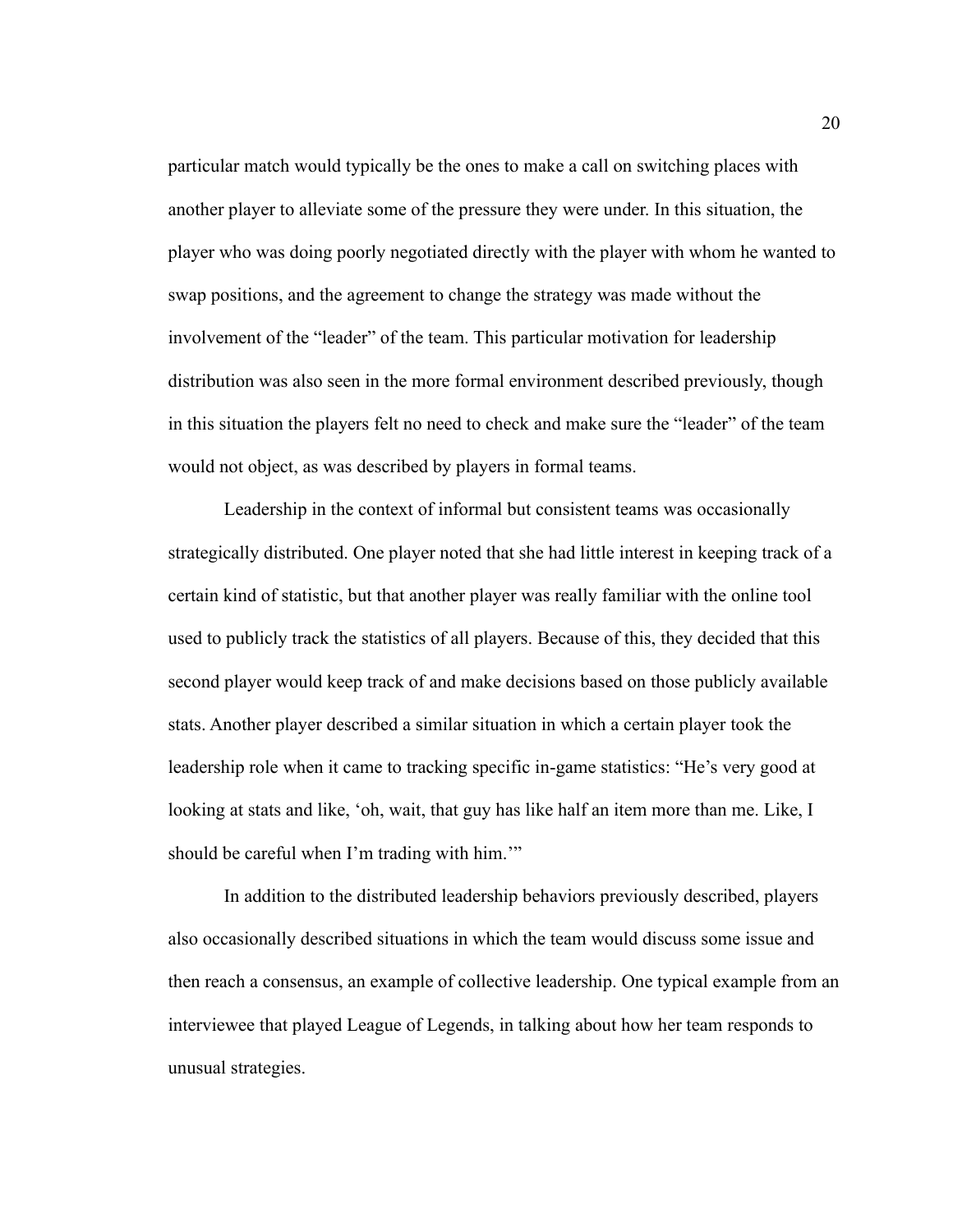Now, we typically don't respond to it. Um, a lot of the time, if we change the strategy that works for our team, specifically, it will fall apart. And so when we make, like, large adjustments like that, it's not always the best idea. So that's more of the team effort discussion of, you know, how do we feel about this? Like, what do we want to do for this today?

The way that leadership happened in unofficial but consistent teams was different from official teams in that there was never a leader who had been given that role formally, but success was again tied to the ability of a team to dynamically stretch leadership across its members and react to an ever-changing situation.

#### **Public Matches**

The third context in which players found themselves was in public matches with a system designed by the game developers that matches them with other people of a similar skill level who happen to be playing at the same time. In these situations, all three of the games had built-in systems to indicate to the other players which role one preferred to play. Players would often briefly communicate how they planned on fulfilling their role, but typically each player was allowed to play at their own discretion. There is no specific leader in these situations, but coordination is still important for victory. Typically, people will briefly make calls for the team as situations arise, usually only for one specific instance. In this situation, leadership is almost entirely opportunistically distributed between the players based on the information each individual player has access to. Communication was much less common in general in public matches, meaning leadership had fewer chances to be distributed across the team. One player described the difference between games using a matchmaking system and games with their team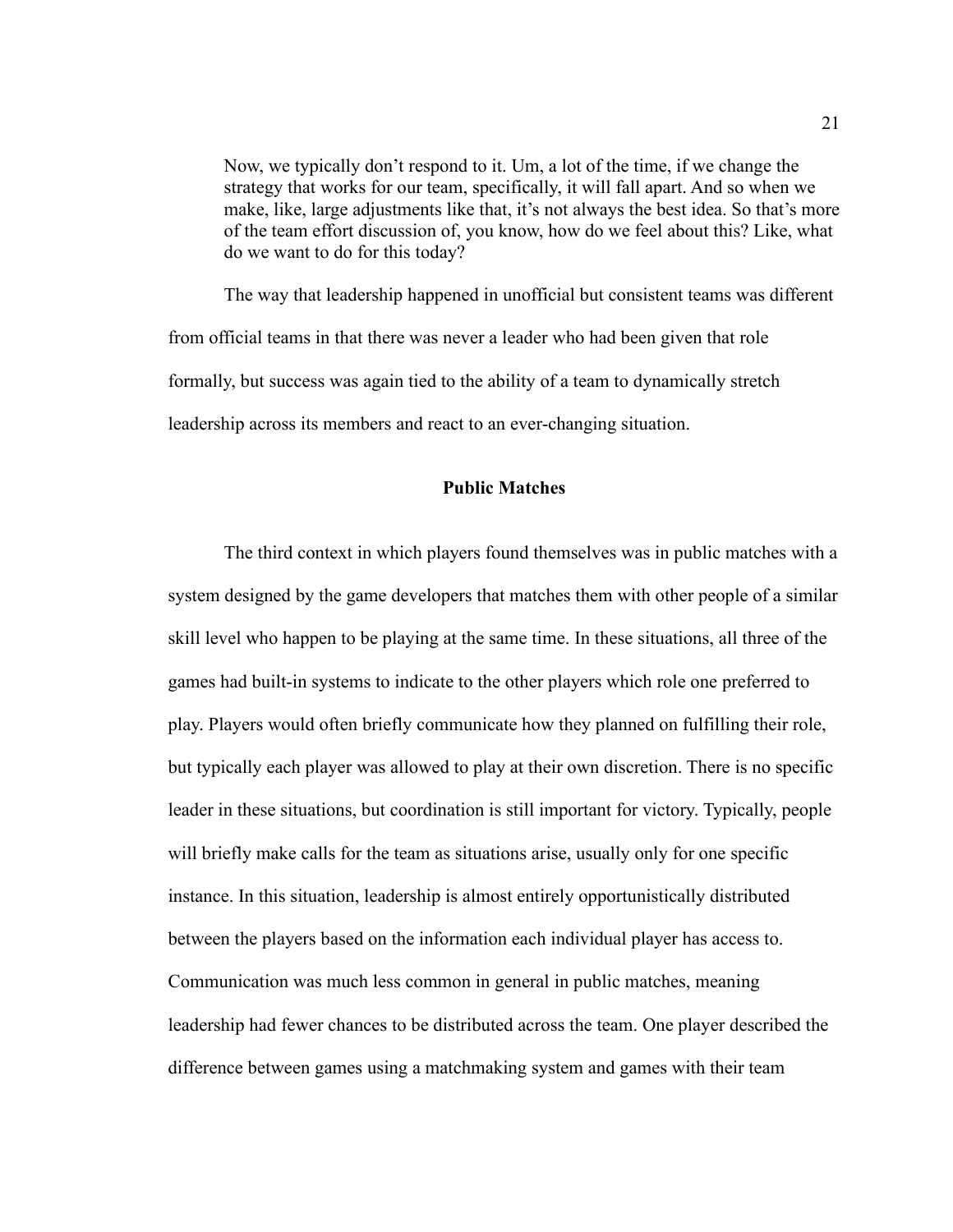succinctly: "I think it really can be simplified to this, when I'm with my team I'm on open mic, I always leave it on. And in just random games I have push-to-talk on so, when I want to say something, I have to push a button."

Notably, there were no instances of either pragmatic or strategic leadership distribution in public matches. This can be explained by the relatively disconnected nature of each game from the other, and from the fact that the teams were simply created by a system. In that situation, there is no chance for players to strategically divide specific responsibilities among players that were more interested in taking on those roles, since there was no way to know before-hand who you'd be matched with. Additionally, incremental leadership makes no real sense in this environment, as players are not spending significant amounts of time with the same individuals and gradually taking more responsibilities. Collective decisions were occasionally made in this environment, but it was much rarer, as players were less inclined to more detailed discussions in an environment where they were playing with strangers.

Cultural distribution did play a role in these public matches, though. Interviewees from all three games described certain in-game roles that playerbases had collectively decided were "leadership" roles. For example, when speaking of Overwatch, one player described how it was quite common for players who were playing the "tank" role (that is, the role of a durable front-line character who was able to take more damage) to be more likely to speak and be listened to in public matches because they were the players who were the first to enter into conflict with enemy teams, typically. It was noted that this type of cultural distribution only happens at higher skill brackets in public matches, as it is not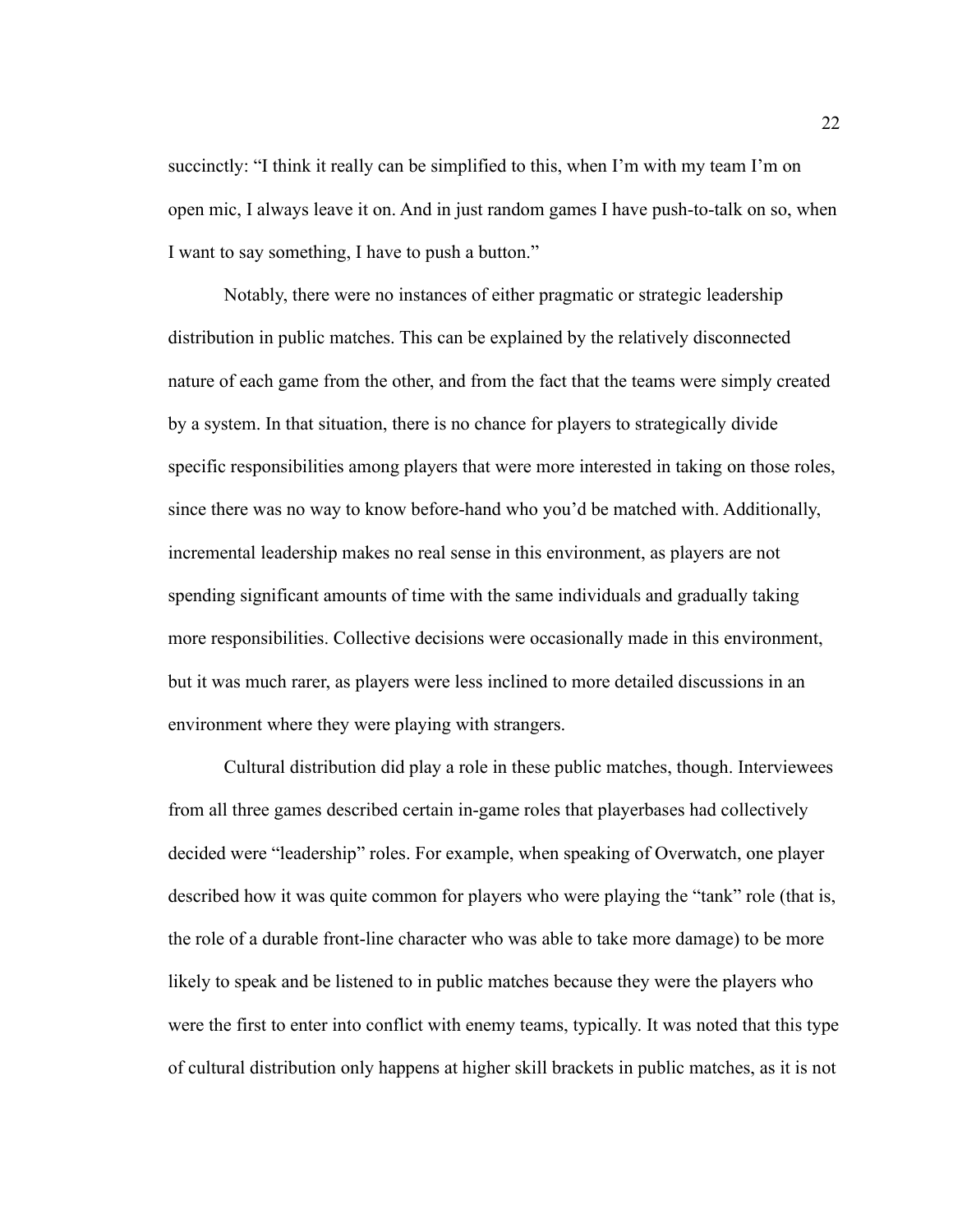something a new player would automatically be familiar with, and typically a cultural practice that players absorbed from participating in online communities related to their game for some amount of time.

The context in which a game was played seemed to have a more impact on how leadership happened than which specific game was played, as similar patterns were found in all three games in the three discussed contexts. In all three contexts, however, it was common for leadership to be distributed across the team, though the exact nature of how leadership was distributed did change from situation to situation.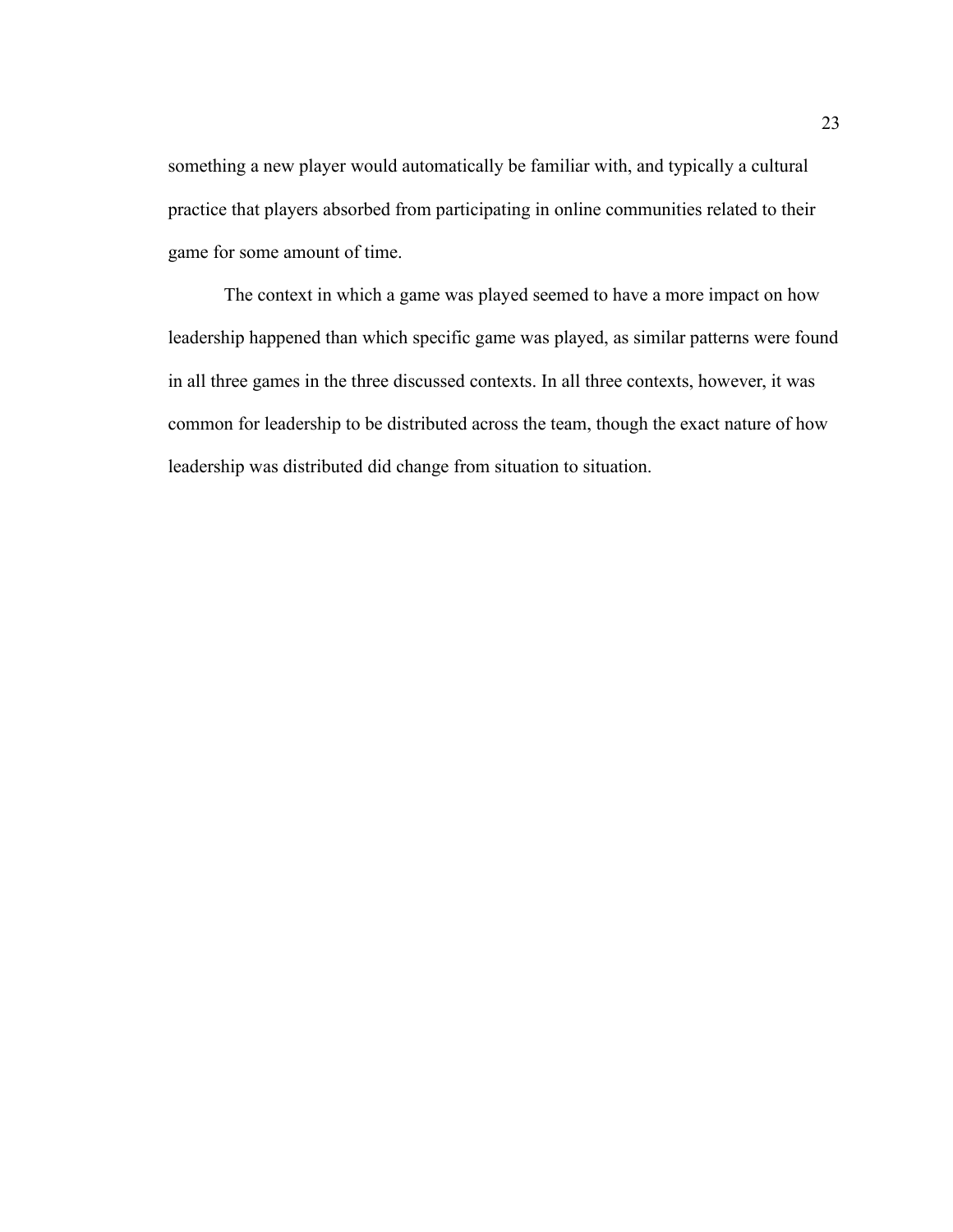## **CHAPTER V**

## **DISCUSSION**

## **Key Findings**

To return to the introduction of this study, I sought to answer the following questions.

- 1. What types of leadership behaviors are exhibited by participants in esports at USU?
- 2. What are the social contexts in which these behaviors are exhibited?
- 3. In what ways do these behaviors align with the theory of distributed leadership?

To answer the first question, I found that for the people I interviewed, leadership was more consistently a distributed process. Even in situations where there was a leader who was formally appointed to their position, the nature of the games led all the players to communicate and become leaders at different times throughout the process. In addition to the more common behavior of distribution, I also saw collective leadership, where decisions were made based on discussions and consensus.

To answer the second question, I found that the way leadership worked for these players depended on who they were playing with and whether or not they were playing as a part of an official organization, a division not found in previous literature. The main difference in these three contexts was that formal situations were the only ones in which teams had an "official" leader, and in contexts where the players did not know their teammates at all, communication, and thus leadership distribution, was much less common. That being said, in all contexts coordination was important for success and thus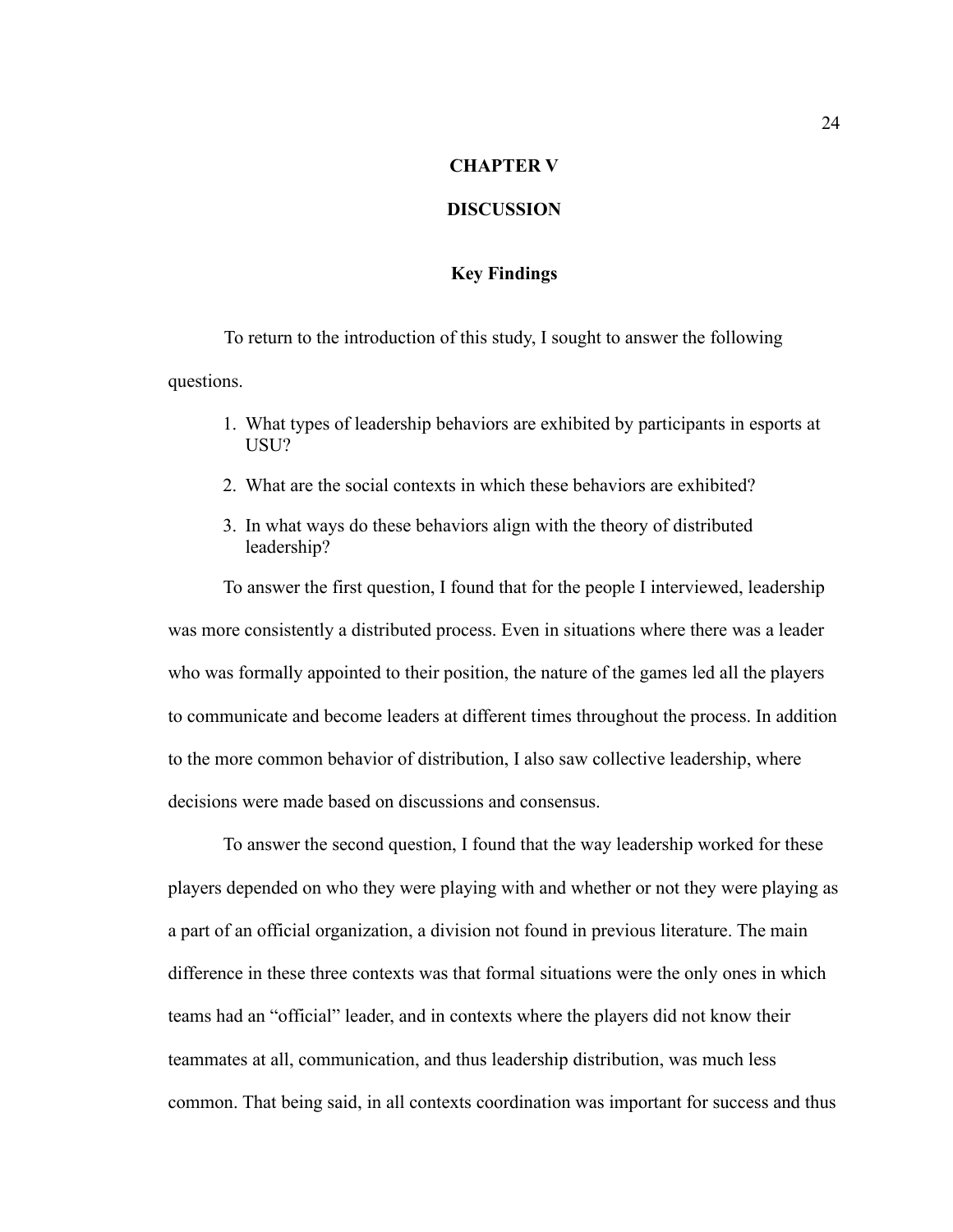players were encouraged to make calls for the team and take on the role of a leader, even if in most cases that was only temporary and based on the current context of the game.

As far as distributed leadership is concerned, I found that it was indeed the best way to describe most of what was happening during the games. Of all the frameworks I looked at, I found that the one by MacBeath et al. (2004) best described the different ways in which leadership was distributed. I did also find that the process for leadership did not always match perfectly with the theory of distributed leadership, though, as there were some situations in which a decision was not made by having leadership be stretched across the team based on the situation, but rather it was made through discussion and consensus, which matches the process of collective leadership (Contractor et al., 2012).

While research done on leadership in esports environments are relatively rare, what research has been done lines up well with outcomes observed in this study. Previous studies have connected time spent playing games with soft skills development broadly (Barr, 2017; Castillo & Escribiano, 2017), as well as leadership in particular (Jang & Ryu, 2011; Mysirlaki & Paraskeva 2017). Other researchers have connected esports specifically to distributed leadership (Falkenthal & Byrne 2021). This thesis builds on that research by further describing the particulars of how leadership happens in esports environments, and it describes three specific contexts in which those behaviors happen. The increased understanding of how leadership happens in these contexts should help give instructional designers using esports as a tool a better idea of how participants in their programs may behave, which in turn may help decide if esports is the best tool for their training goals.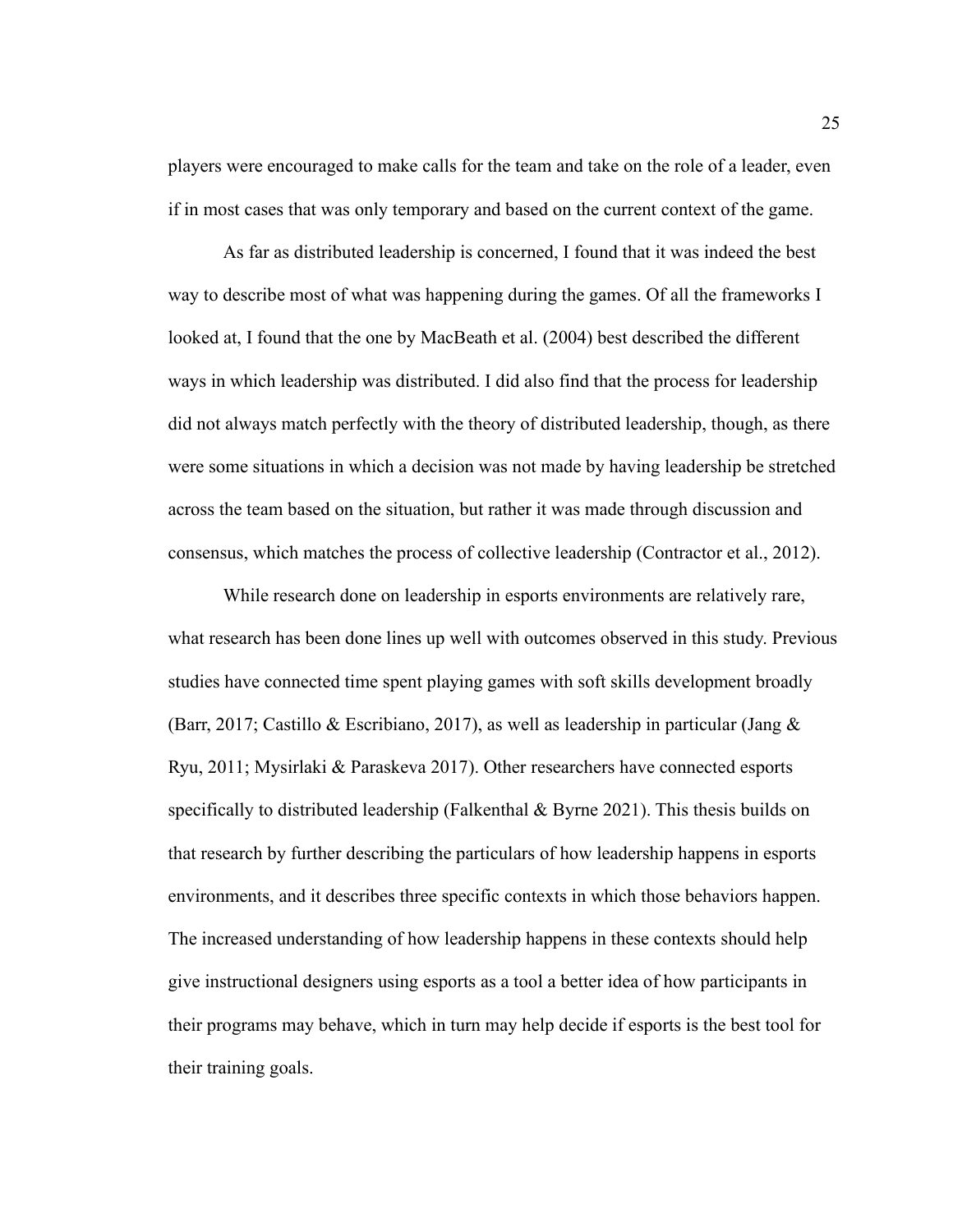#### **Limitations**

As this study was based entirely on interviews, it is possible that players did not accurately remember all of the behaviors that they exhibited, or perhaps felt the need to portray their own behaviors in a positive light. A follow-up study including direct observations of the players participating in the esports would be helpful to give a fuller picture of the behaviors associated with esports contexts. Additionally, as the leadership behaviors of interest for this study were social, it is possible that focus groups could have provided useful information that might not appear in individual interviews. Also, this study focused on a fairly narrow group of participants, that being college age students already involved with esports. Thus, the direct transferability of this study might be low for certain contexts.

#### **Implications**

At the beginning of this paper, I spent some time talking about the desirability of modern and dynamic leadership skills in today's business world. As I have shown in the previous section, people who participate regularly in team-based esports already occupy a world in which those types of skills are naturally encouraged. Game-based learning can be very effective for training soft skills, especially if it is paired with framing so that participants know they are there to learn leadership skills (Henriksen & Børgesen, 2016). Based on this, a logical next step after this study would be to have an aspiring instructional designer attempt to take advantage of esports as a tool for intentionally training leadership skills.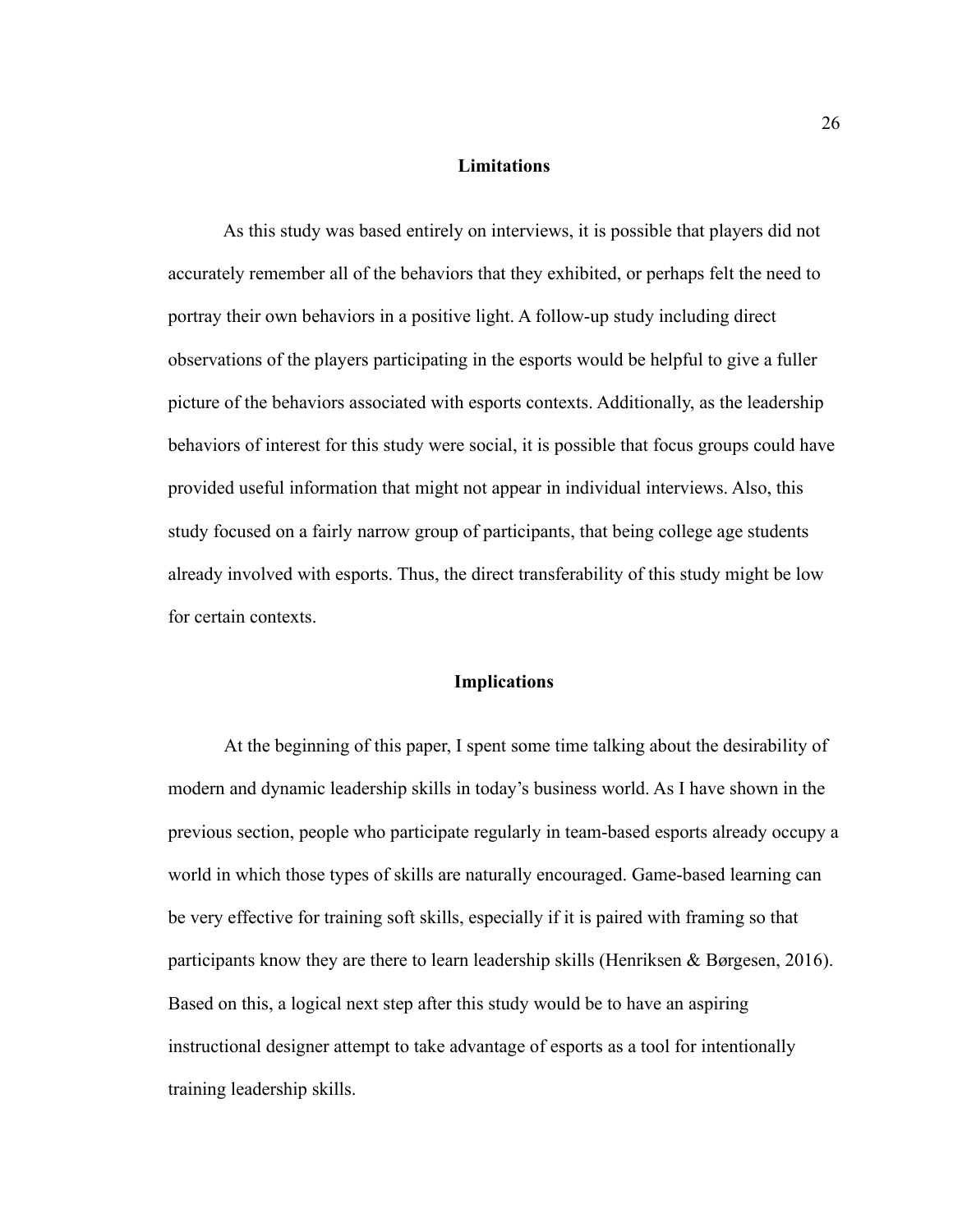## **Conclusion**

Ultimately, I found that the types of leadership behaviors players engaged with esports exhibit can be divided into seven main categories. The distribution of these behaviors varies based on the context in which the players are engaged with esports: formal teams, informal teams, and public matches. While the way in which leadership was distributed varied across the three contexts, in all three contexts, leadership was always a dynamic process that involved various members of the team at different times.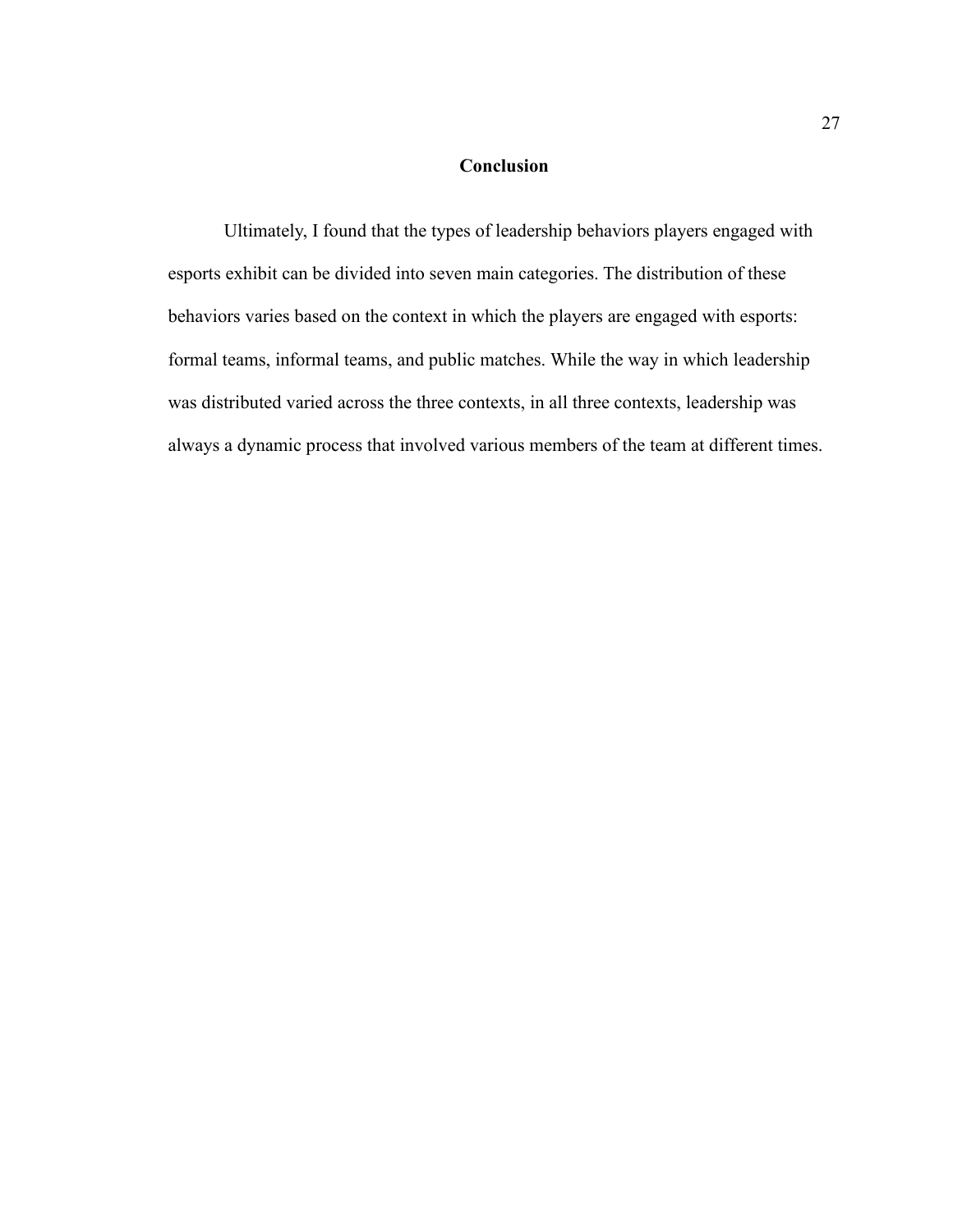#### **REFERENCES**

- Alloza Castillo, S., & Escribano, F. (2017). *XBadges. How soft skills are boosted by video games: Improving persistence, risk taking & spatial reasoning with Flappy Bird, Pacman & Tetris*. RIULL.<http://riull.ull.es/xmlui/handle/915/4764>
- Barr, M. (2017). Video games can develop graduate skills in higher education students: A randomized trial. *Computers & Education*, *113*, 86–97. [https://doi.org/10.1016/](https://doi.org/10.1016/%20j.compedu.2017.05.016) [j.compedu.2017.05.016](https://doi.org/10.1016/%20j.compedu.2017.05.016)
- Barr, M. (2018). Student attitudes to games-based skills development: Learning from video games in higher education. *Computers in Human Behavior*, *80*, 283–294. <https://doi.org/10.1016/j.chb.2017.11.030>
- Bolden, R. (2011). Distributed leadership in organizations: A review of theory and research. *International Journal of Management Reviews*, *13*(3), 251–269. <https://doi.org/10.1111/j.1468-2370.2011.00306.x>
- Botke, J. A., Jansen, P. G. W., Khapova, S. N., & Tims, M. (2018). Work factors influencing the transfer stages of soft skills training: A literature review. *Educational Research Review, 24,* 130–147. [https://doi.org/10.1016/j.edurev.](https://doi.org/10.1016/j.edurev.%202018.04.001) [2018.04.001](https://doi.org/10.1016/j.edurev.%202018.04.001)
- Chen, C.-H., Sun, C.-T., & Hsieh, J. (2008). Player guild dynamics and evolution in massively multiplayer online games. *Cyberpsychology & Behavior, 11*(3), 293– 301.<https://doi.org/10.1089/cpb.2007.0066>
- Contractor, N. S., DeChurch, L. A., Carson, J., Carter, D. R., & Keegan, B. (2012). The topology of collective leadership. *The Leadership Quarterly, 23*(6), 994–1011. <https://doi.org/10.1016/j.leaqua.2012.10.010>
- Creswell, J., & Miller, D. (2000). Determining Validity in qualitative inquiry. *Theory into Practice, 39*(3), 124-130.
- Creswell, J., & Poth, C. (2018). *Qualitative inquiry & research design: Choosing among five approaches.* Sage Publications.
- Falkenthal, E., & Byrne, A. M. (2021). Distributed leadership in collegiate esports. *Simulation & Gaming*, *52*(2), 185–203. [https://doi.org/10.1177/10468781](https://doi.org/10.1177/10468781%2020958750) [20958750](https://doi.org/10.1177/10468781%2020958750)
- Goleman, D. (1995). *Emotional intelligence: Why it can matter more than IQ*. Bantam Books.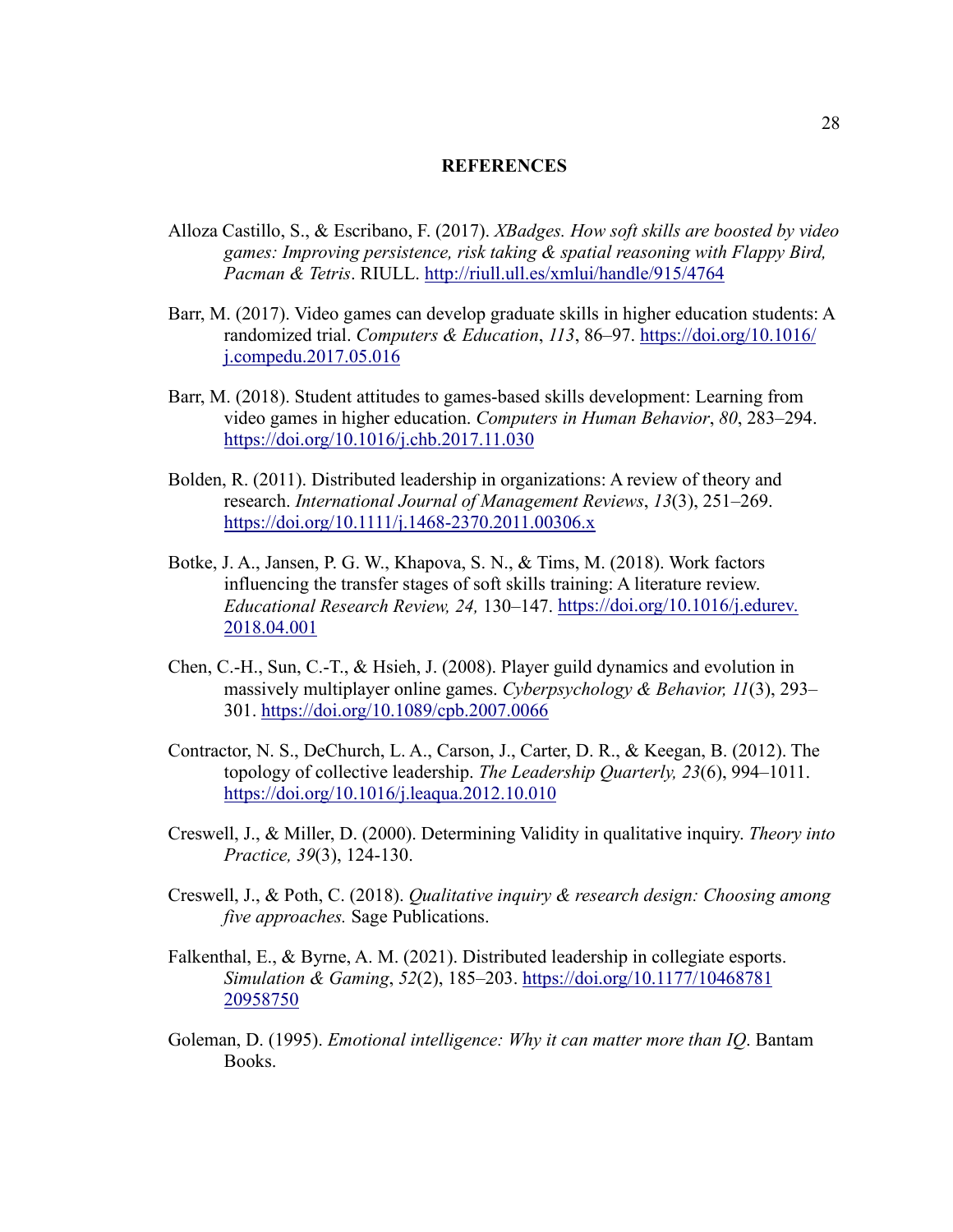- Guest, G., Namey, E., & Chen, M. (2020). A simple method to assess and report thematic saturation in qualitative research. *Plos One, 15*(5), e0232076. <https://doi.org/10.1371/journal.pone.0232076>
- Henriksen, T. D., & Børgesen, K. (2016). Can good leadership be learned through business games? *Human Resource Development International*, *19*(5), 388–405. <https://doi.org/10.1080/13678868.2016.1203638>
- Hora, M. T., Benbow, R. J., & Lee, C. (2021). A sociocultural approach to communication instruction: How insights from communication teaching practices can inform faculty development programs. *Journal of the Learning Sciences, 30*(4-5), 747-796.<https://doi.org/10.1080/10508406.2021.1936533>
- Hulpia, H., Devos, G., & Van Keer, H. (2009). The influence of distributed leadership on teachers' organizational commitment: A multilevel approach. *The Journal of Educational Research*, *103*(1), 40–52. [https://doi.org/10.1080/0022067090323](https://doi.org/10.1080/0022067090323%201201) [1201](https://doi.org/10.1080/0022067090323%201201)
- Jan, M., & Gaydos, M. (2016). What is game-based learning? Past, present, and future. *Educational Technology, 56(3)*, 6–11.
- Jang, Y., & Ryu, S. (2011). Exploring game experiences and game leadership in massively multiplayer online role-playing games. *British Journal of Educational Technology*, *42*(4), 616–623.<https://doi.org/10.1111/j.1467-8535.2010.01064.x>
- Johansen, B. (2017). *The new leadership literacies*. Berrett-Koehler.
- Kane, D., & Spradley, B. (2017). Recognizing esports as a sport. *Sport Journal*, *24*(9). <https://thesportjournal.org/article/recognizing-esports-as-a-sport/>
- Leithwood, K., Steinbach, R., & Ryan, S. (1997). Leadership and team learning in secondary schools. *School Leadership & Management, 17*, 303–326.
- MacBeath, J., Oduro, G.K.T., & Waterhouse, J. (2004). *Distributed leadership in action: A study of current practice in schools.* Nottingham, England: National College for School Leadership.
- Mysirlaki, S., & Paraskeva, F. (2017, October). Moving from the virtual to the real world: Is leadership in MMOGS a transferable skill? In *European Conference on Games Based Learning* (pp. 851-859). Academic Conferences International Limited.
- Saldaña, J. (2021). *The coding manual for qualitative researchers* (4<sup>th</sup> ed.). SAGE.
- Siewiorek, A., Saarinen, E., Lainema, T., & Lehtinen, E. (2012). Learning leadership skills in a simulated business environment. *Computers & Education*, *58*(1), 121– 135.<https://doi.org/10.1016/j.compedu.2011.08.016>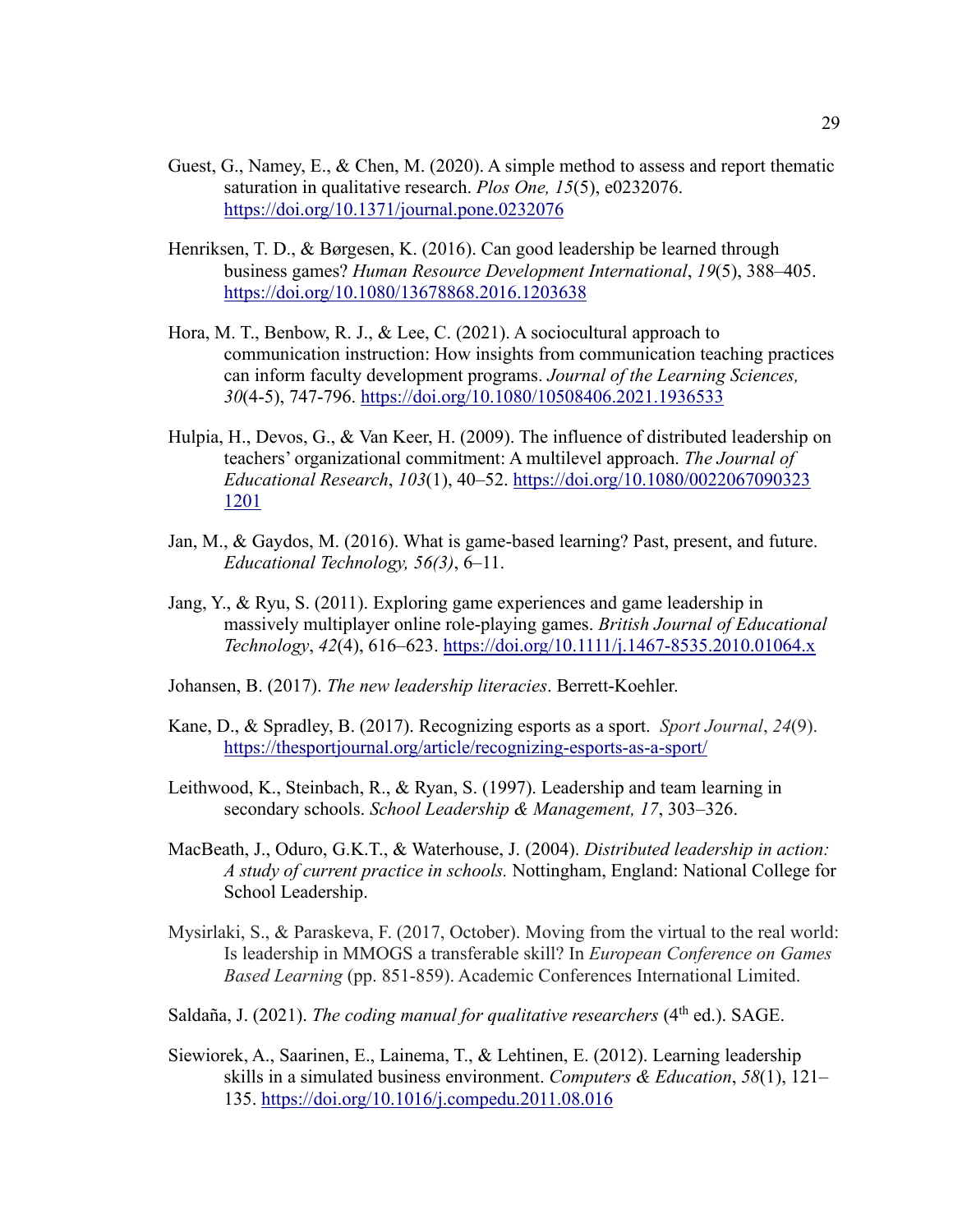- Sousa, M. J., & Rocha, Á. (2019). Leadership styles and skills developed through gamebased learning. *Journal of Business Research, 94*, 360–366.
- Spillane, J. P. (2006). *Distributed leadership.* Jossey-Bass.
- Tang, W. (2018). Understanding esports from the perspective of team dynamics. *The Sport Journal, 21*, 1-14.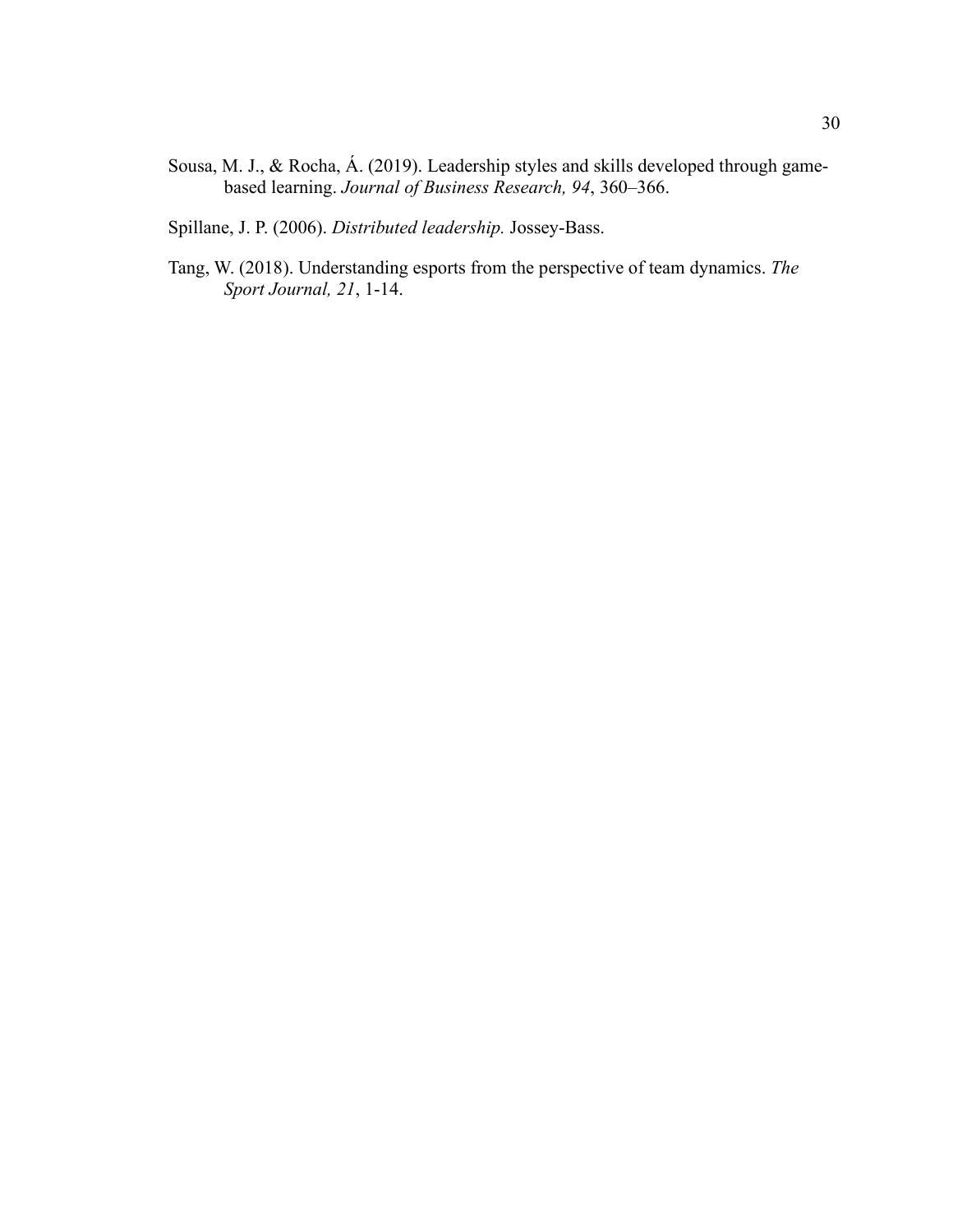**APPENDIX**

**INTERVIEW PROTOCOL AND RECRUITMENT MATERIALS**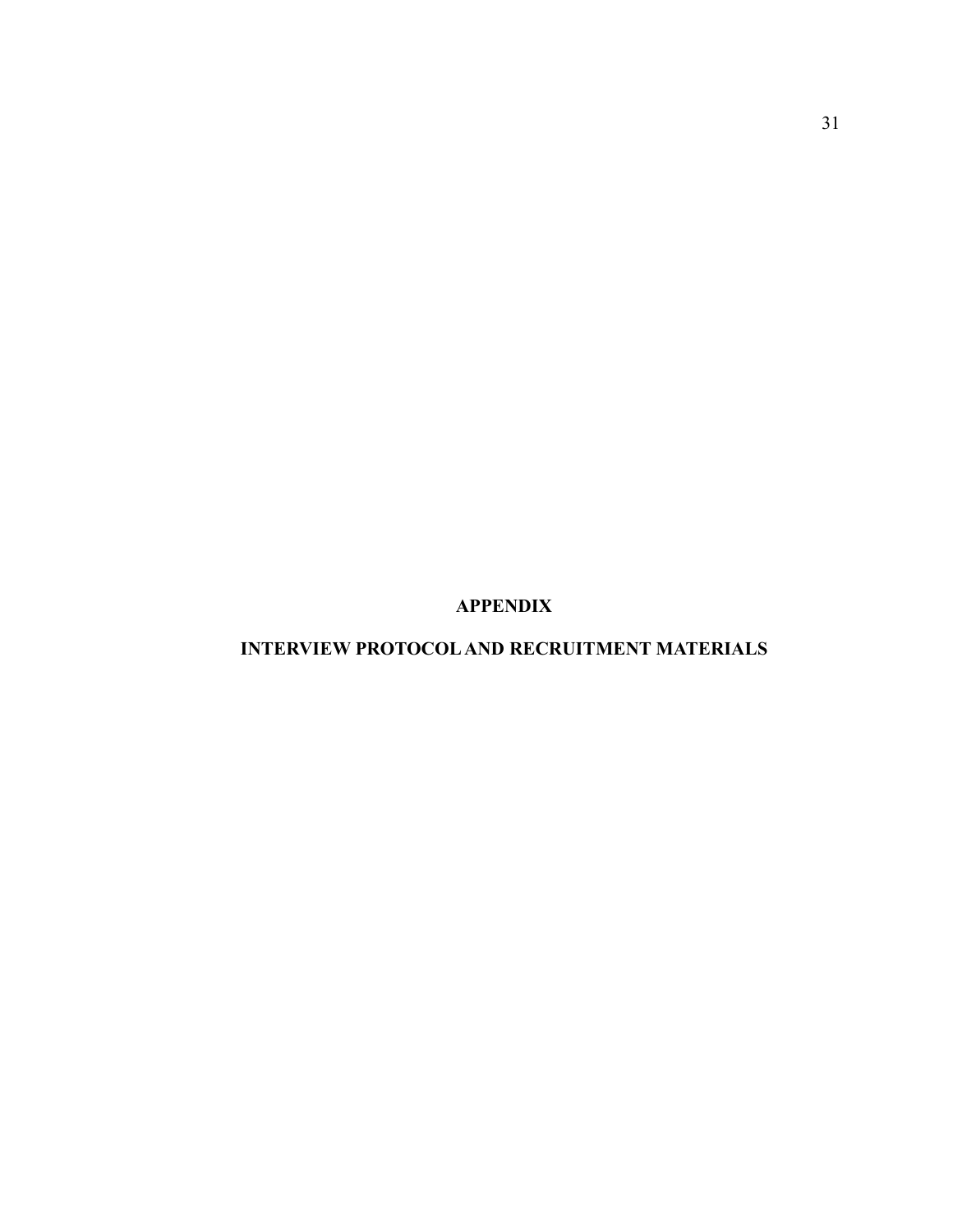## **Interview Protocol**

The following interview protocol was used as a guide to collect data for this study.

As this was a semistructured interview, it was not followed exactly in each interview.

## **Table A1**

#### *Interview Protocol*

| Interview question                                                                                                                                                                                                                                                                                | Distributed leadership aspect addressed                                                                                                                                                                                                                                                                                      |
|---------------------------------------------------------------------------------------------------------------------------------------------------------------------------------------------------------------------------------------------------------------------------------------------------|------------------------------------------------------------------------------------------------------------------------------------------------------------------------------------------------------------------------------------------------------------------------------------------------------------------------------|
| Background questions (may not be asked during the actual interview, but would be relevant info to<br>have)                                                                                                                                                                                        |                                                                                                                                                                                                                                                                                                                              |
| In the esports club, which game(s) do you play?<br>How long have you been playing this/these<br>game(s)?<br>How long have you been playing with this<br>particular team?                                                                                                                          | Leadership and behavior are affected by the<br>environment that people act in. Thus, we may<br>find that people playing different games would<br>not exhibit the same behaviors, which might lead<br>us to conclude that some games are more suited<br>to training/practicing leadership skills.                             |
| Main questions (some will likely be slightly adjusted to fit the specific game interviewee plays)                                                                                                                                                                                                 |                                                                                                                                                                                                                                                                                                                              |
| 1. How would you describe your relationship to the<br>other members of your team?                                                                                                                                                                                                                 | An important aspect of distributed leadership is<br>that multiple people feel they have the ability to<br>take control or make a leadership decision at<br>different times. Depending on the relationship a<br>player has with the rest of their team, they may<br>feel more or less likely to take that leadership<br>role. |
| 2. Talk to me about the types of leaders on your<br>team, please give examples.<br>Would you describe any one particular<br>person on your team as the leader?<br>If so, who is it? Why is that? Have you felt<br>the same way since the team was formed?                                         | If there is one person who is a dedicated leader, it<br>may affect how often leadership is distributed<br>among the rest of the team. This doesn't mean<br>that distributed leadership is not happening, but it<br>might mean that the "leader" is making a bigger<br>share of the decisions than some other players.        |
| 3. Describe how you typically approach practice<br>matches, is there a specific plan for how those<br>matches will be approached, or do you treat them<br>exactly the same as you would an official match?<br>Could you describe the process your team<br>takes for approaching a practice match? | Previous studies have looked at player behavior<br>and communication during official matches.<br>Gathering information about player behavior<br>outside of this can help to further the general<br>understanding of how leadership is practiced in<br>collegiate esports leagues.                                            |
| 4. Could you describe the process for making<br>decisions about strategy that take place before<br>playing a specific match?<br>Do you have a specific player that does<br>research on your opponents? If so, is that                                                                             | Similar to the last question, this asks players to<br>describe behavior outside of official matches but<br>directly connected to them.                                                                                                                                                                                       |

*player involved in decision making, or do they simply report their findings?*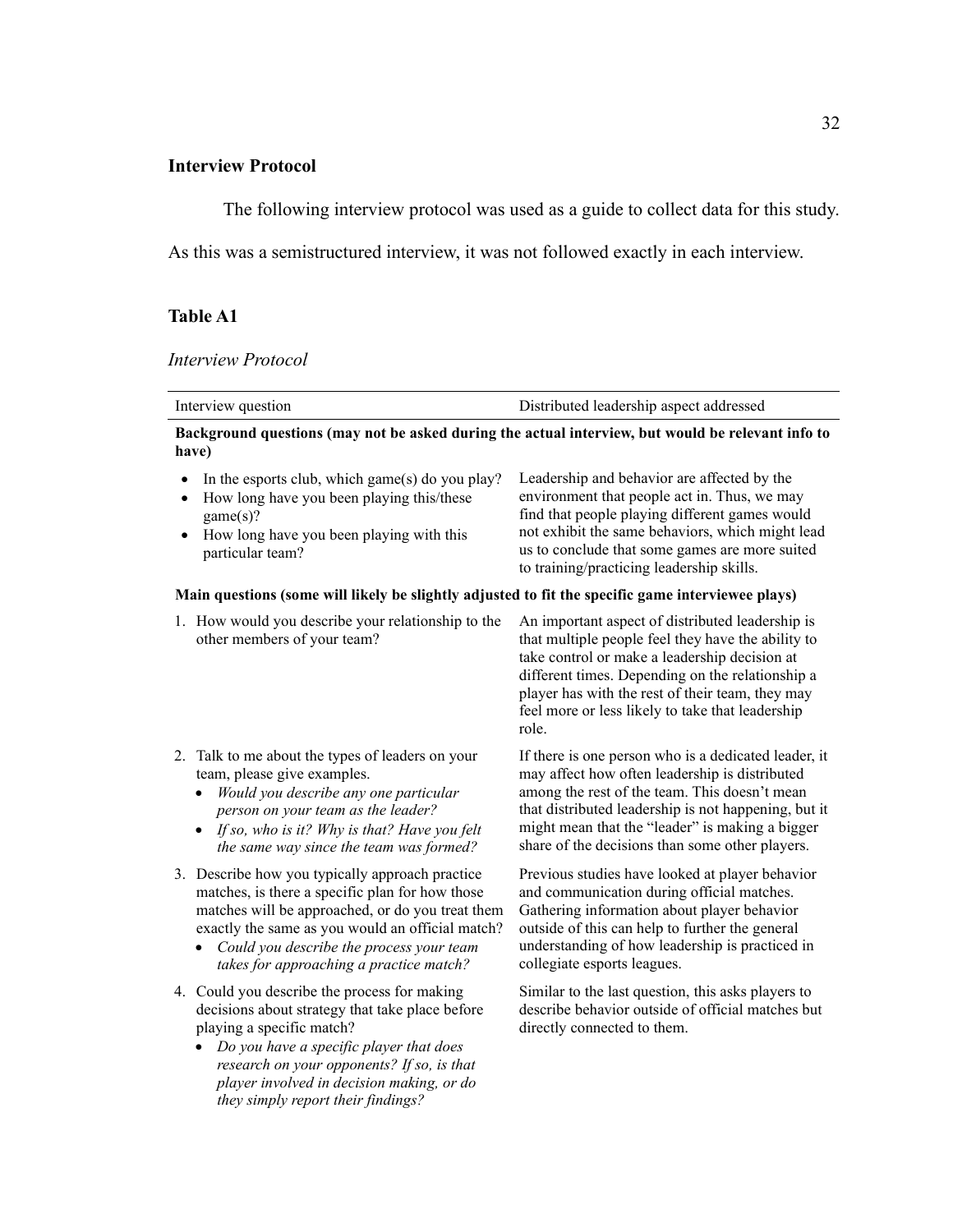| Interview question |                                                                                                                                                                                                                                                                                                                                                                                                                                                                                           | Distributed leadership aspect addressed                                                                                                                                                                                                                                                                                                                                    |  |
|--------------------|-------------------------------------------------------------------------------------------------------------------------------------------------------------------------------------------------------------------------------------------------------------------------------------------------------------------------------------------------------------------------------------------------------------------------------------------------------------------------------------------|----------------------------------------------------------------------------------------------------------------------------------------------------------------------------------------------------------------------------------------------------------------------------------------------------------------------------------------------------------------------------|--|
|                    | 5. In many esports games, players are often divided<br>into different specific roles that they will be<br>playing during a match. How would you<br>describe the decision-making process for who<br>gets each of these roles?<br>Is this something that changes over time, or<br>are these roles static for each player? Why is<br>that? Are these roles related at all to who<br>you'd consider the "leader" or the team?                                                                 | One feature of distributed leadership is that<br>members of an organization may make leadership<br>decisions at different times based on their roles in<br>that organization. As esports teams often have<br>players that operate in specific roles, this question<br>clarifies how roles affect behavior and practice of<br>distributed leadership in collegiate esports. |  |
|                    | 6. In many esports games, there is a brief phase in<br>the beginning of a match in which the players<br>choose characters and items they will be using.<br>During this phase, how would you describe the<br>decision-making process for making these<br>choices?<br>Who is involved? Does this change from<br>game to game? Could you walk me through<br>an example of this pre-game process?                                                                                             | I would like to get some data about player<br>behavior in relation to leadership and<br>communication in each of the stages of the games<br>they are playing so that I can get a clearer picture<br>of how the environment shapes their behavior.<br>This question is about the beginning stages of a<br>match.                                                            |  |
|                    | 7. In order to succeed, adjustments to strategy and<br>tactics will need to be made throughout the<br>course of a match. How would you describe the<br>general process for making these adjustments?<br>If a decision is made to change the overall<br>$\bullet$<br>strategy for a match how does the team<br>ensure that each player makes the necessary<br>adjustments? Could you walk me through an<br>example of some mid-game adjustments your<br>team has made that led to success? | Similar to the last question, this is asking about<br>the players behavior throughout the match after<br>the initial phase.                                                                                                                                                                                                                                                |  |
|                    | 8. Each player likely has access to different<br>information, how do you decide when to take an<br>active role in communicating and responding to<br>that information?                                                                                                                                                                                                                                                                                                                    | Distributed leadership involves "stretching"<br>leadership responsibilities over various members<br>of an organization. This question is designed to<br>have the players reflect on what situations lead<br>them to take on that leadership role.                                                                                                                          |  |
|                    | 9. After a match, how would you describe the<br>process of reviewing your gameplay for ways to<br>improve the team?<br>Is there a specific person in charge of<br>reviewing footage? Do players give feedback<br>to one another based on performance in a<br>specific match? When making decisions<br>about what to practice/how to train, do<br>players self-direct or does a leader give them<br>guidance on how to improve?                                                            | Similar to earlier questions about behavior before<br>official matches, this question asks about what<br>happens after matches. I want to get a holistic<br>view of player behavior in relation to their<br>participation in collegiate esports.                                                                                                                           |  |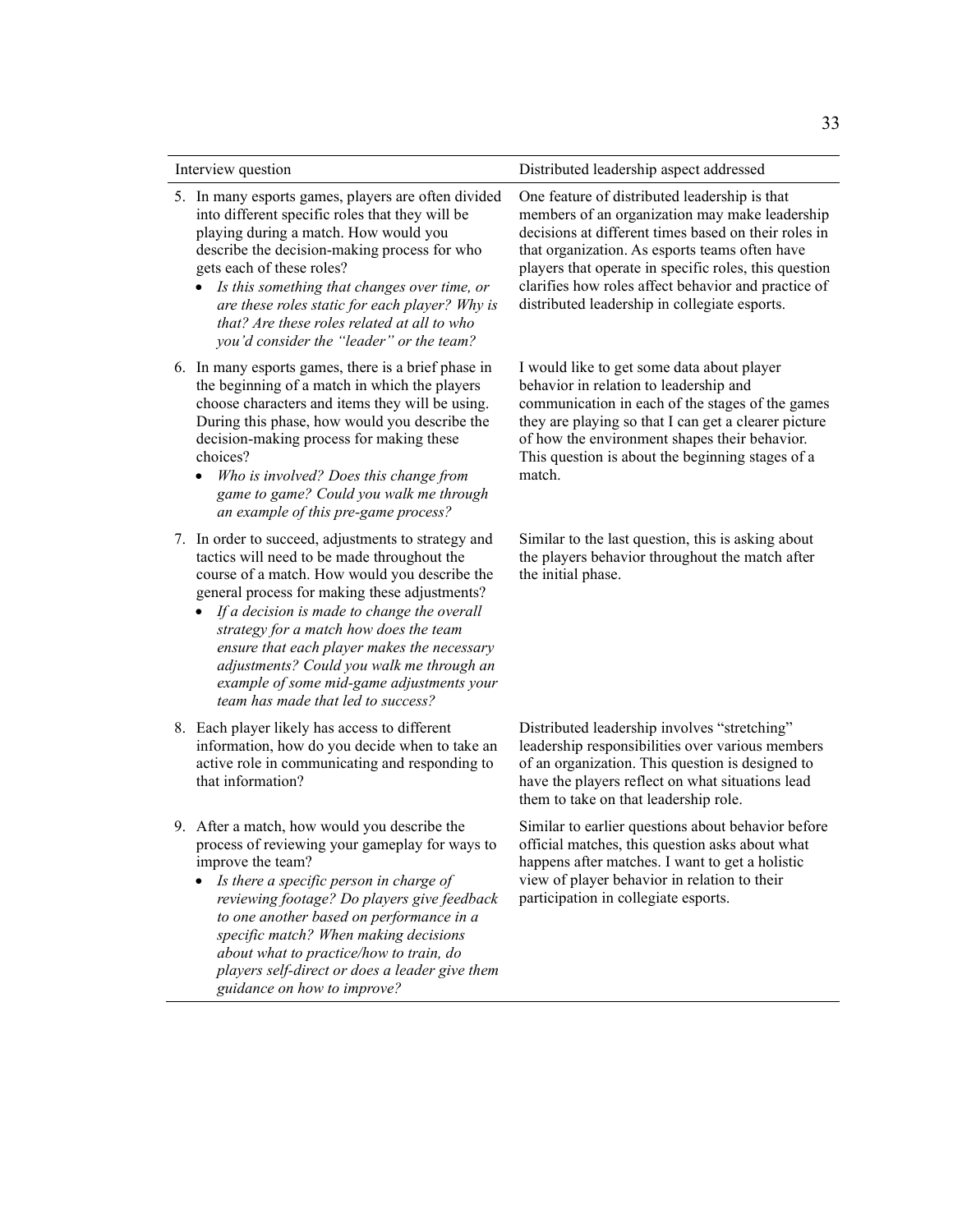## **Recruitment Materials**

## *Informed Consent Document*

#### Introduction

You are invited to participate in a research study conducted by Lisa Lundgren, an assistant professor in the Instructional Technology and Learning Sciences department at Utah State University. The purpose of this research is to learn more about leadership in an esports environment. Your participation in this study is voluntary and you may withdraw your participation at any time by notifying joseph.tucker@usu or during the interview by closing the software used for the interview for any reason.

This form includes detailed information on the research to help you decide whether to participate. Please read it carefully and ask any questions you have before you agree to participate. You may also download a pdf version of this document here.

## Procedures

Your participation will involve a one-on-one interview that should last no longer than one hour. We anticipate that 6 to 15 people will participate in this research study. The data collected from this interview will include a video recording of the interview as well as a text transcription of the interview.

#### Risks

This is a minimal risk research study. That means that the risks of participating are no more likely or serious than those you encounter in everyday activities. The foreseeable risks include loss of confidentiality. In order to minimize those risks and discomforts, the researchers will store all collected data in password protected databases and attempt to remove all identifying data. Your identity will not be revealed in any publications, presentations, or reports resulting from this research study. However, it may be possible for someone to recognize your particular responses story/situation/response.

### Benefits

Although you will not directly benefit from this study, it has been designed to learn more about leadership practices in esports environments.

## Confidentiality

The researchers will make every effort to ensure that the information you provide as part of this study remains confidential. Your identity will not be revealed in any publications, presentations, or reports resulting from this research study.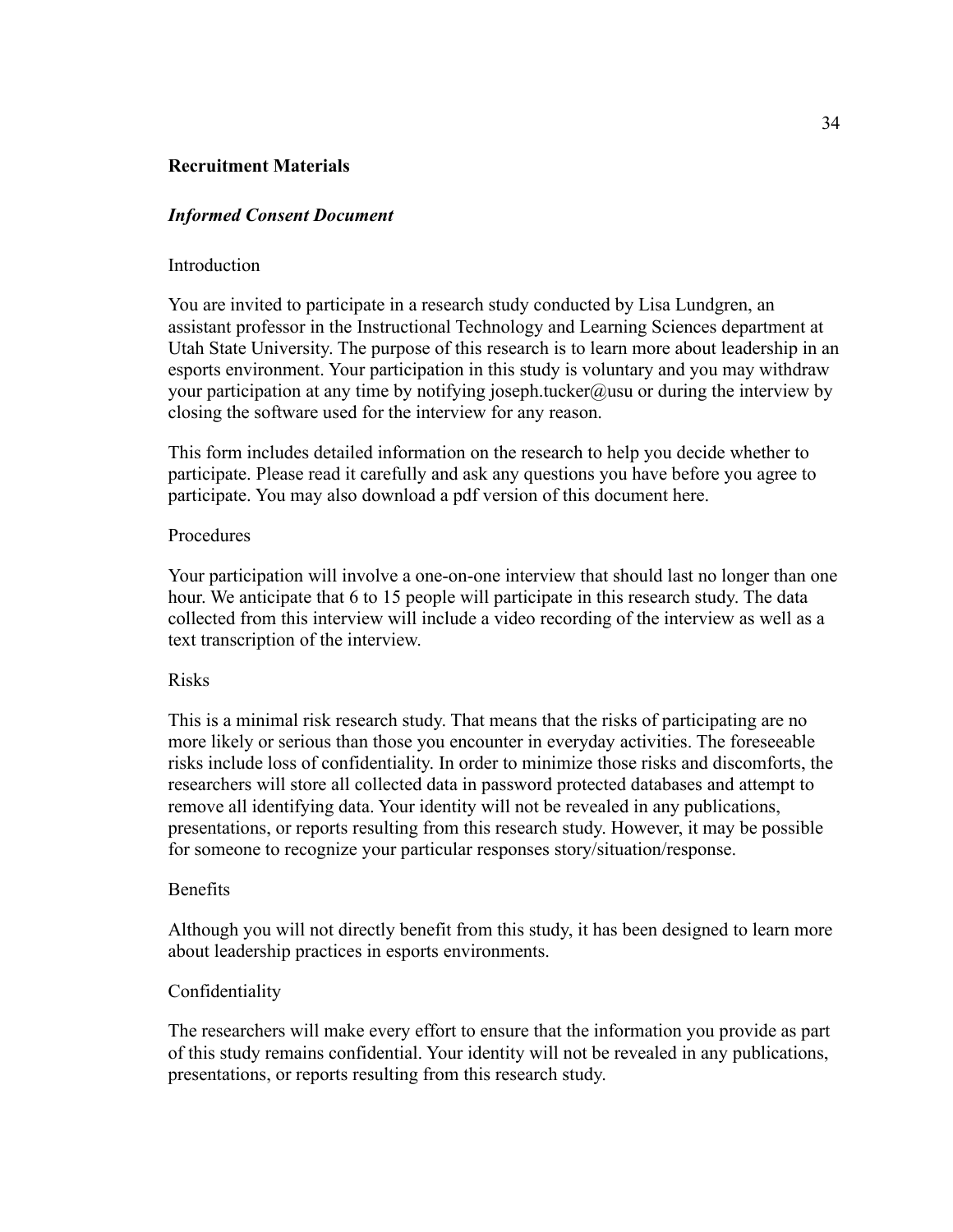We will collect your information through recorded Zoom interviews. Online activities always carry a risk of a data breach, but we will use systems and processes that minimize breach opportunities. This information will be securely stored [in a restricted-access folder on Box.com, an encrypted, cloud-based storage system. This form will be kept for three years after the study is complete, and then it will be destroyed.

It is unlikely, but possible, that others (Utah State University or state or federal officials) may require us to share the information you give us from the study to ensure that the research was conducted safely and appropriately. We will only share your information if law or policy requires us to do so.

Voluntary Participation & Withdrawal

Your participation in this research is completely voluntary. If you agree to participate now and change your mind later, you may withdraw at any time by notifying joseph.tucker@usu.edu. If you choose to withdraw after we have already collected information about you, video and transcription data will be destroyed.

Findings

Your information, identified or de-identified, will not be used or distributed for future research studies, even if all of the identifying information has been removed.

IRB Review

The Institutional Review Board (IRB) for the protection of human research participants at Utah State University has reviewed and approved this study. If you have questions about the research study itself, please contact the Principal Investigator at (801) 428-7149 or joseph.tucker@usu.edu. If you have questions about your rights or would simply like to speak with someone other than the research team about questions or concerns, please contact the IRB Director at (435) 797-0567 or irb@usu.edu.

Investigator Contact Information

Lisa Lundgren Principal Investigator (303) 524-4203; lisa.lundgren@usu.edu

Joseph Tucker Student Investigator  $(801)$  428-7149; joseph.tucker@usu.edu

Informed Consent

By entering your name below, you agree to participate in this study. You indicate that you understand the risks and benefits of participation, and that you know what you will be